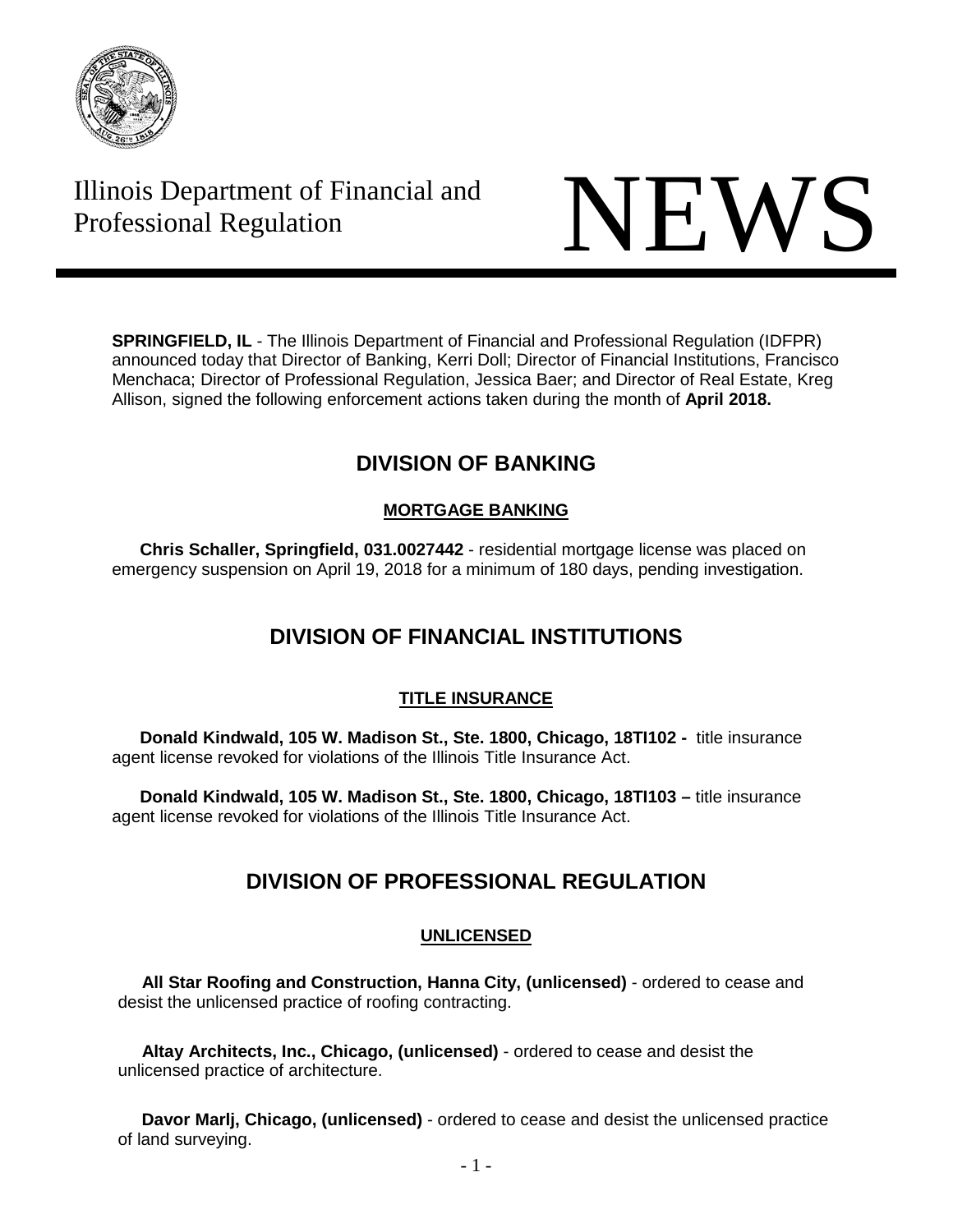**Officium Design Engineering, LLC, Chicago, (unlicensed)** - ordered to cease and desist the unlicensed practice of structural engineering.

 **R.B. Fountain, Chicago, (unlicensed)** - assessed a \$500 civil penalty based on unlicensed practice.

 **Kurt Rederer, Schaumburg, (unlicensed) and KPR Consulting Engineers (unlicensed)** both ordered to cease and desist the unlicensed practice as a roofing contractor.

 **Jesus Serrato, Palatine, (unlicensed) and Construction Technology & Design Services, Inc. (unlicensed)** both ordered to cease and desist the unlicensed practice of architecture.

#### **BARBER, COSMETOLOGY, ESTHETICS, NAIL TECHNOLOGY, AND HAIR BRAIDING**

 **ASM Beauty World Academy Inc., Davie, FL, 190000446** - barber, cosmetologist, esthetician, hair braiding, nail technician continuing education sponsor license reprimanded and fined \$500 for providing continuing education training while license was in a non-renewed status.

 **Audrey Austin, Springfield, 006063257** - barber license placed on probation for two years and fined \$1,000 **and Flawless Kutz, Springfield, 007000550,** barber teacher license suspended for two years for various unprofessional conduct related to the operation of the Barber School Flawless Kutz Corporation and aiding and assisting unlicensed practice.

 **Urvi Baxi, Plainfield, 011312260** - cosmetologist license indefinitely suspended for a minimum of one year due to the submission of an endorsement application with falsified documents.

 **Mark Bazant, Chicago, 011300746** - cosmetologist license suspended for failure to file and/or pay Illinois state income taxes.

 **Carlotta Behrens, Palatine, 01224660** - cosmetologist license suspended for failure to file and/or pay Illinois state income taxes.

 **Eddie Bell, Normal, 006062992** - barber license restored with reprimand and fined \$750 for practicing as a barber while his license was suspended.

 **Mandikaben Chaudhabi, Aurora, 011313443** - cosmetologist license indefinitely suspended due to submission of falsified documents in her endorsement application and engaging in unlicensed practice.

 **Steven Deer, Chicago, 011224461** - cosmetologist license indefinitely suspended for being more than 30 days delinquent in the payment of child support.

 **Vernon English, Chicago, 006058761** - barber license suspended for failure to file and/or pay Illinois state income taxes.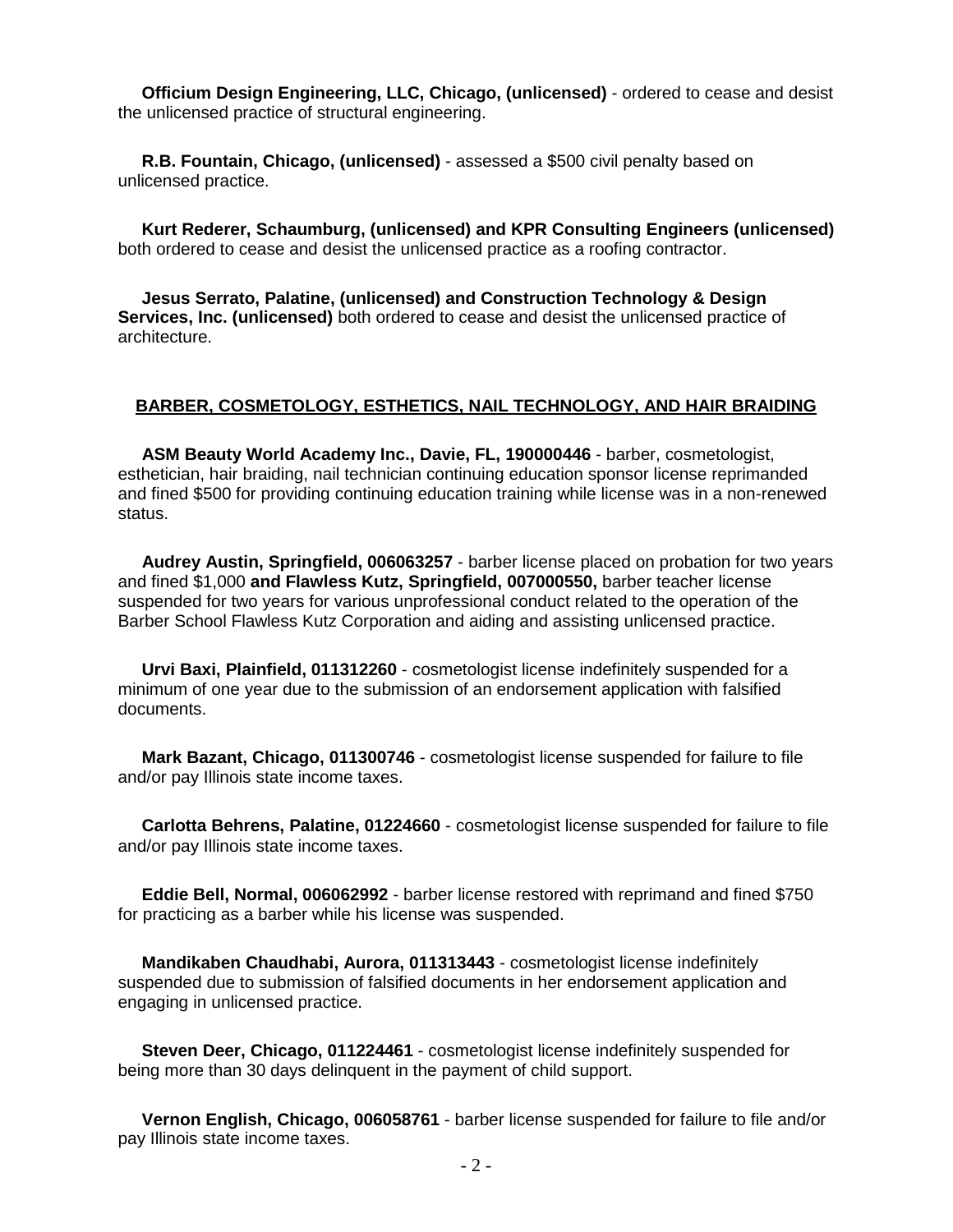**Amana Johnson, Kampsville, 011311628** - cosmetologist license suspended for failure to file and/or pay Illinois state income taxes.

 **Laura Loera, Bolingbrook, 011261727** - cosmetologist license suspended for failure to file and/or pay Illinois state income taxes.

 **Mia Nails, Macomb, 189017995** - salon license reprimanded and fined \$250 for aiding and assisting the unlicensed practice of nail technology or cosmetology.

 **Evelyn Mitchell, Schaumburg, 011255821** - cosmetologist license suspended for failure to file and/or pay Illinois state Income taxes.

 **Husseina Mohammed, Hazel Crest, 011291193** - cosmetologist license suspended for failure to file and/or pay Illinois state income taxes.

 **Kim Montalbano, Roselle, 0111230471** - cosmetologist license placed in refuse to renew status due to a failure to comply with the continuing education required by a prior consent order.

 **Samantha Munis, Collinsville, 011292611** - cosmetologist license suspended for failure to file and/or pay Illinois state income taxes.

 **Jagrutiben Patel, Naperville, 011312616** - cosmetologist license indefinitely suspended due to submission of falsified documents in her endorsement application and engaging in unlicensed practice.

 **Opal Ray, Homewood, 011278085** - cosmetologist license suspended for failure to file and/or pay Illinois state income taxes.

 **Jamila Smiley, Chicago, 011243590** - cosmetologist license restored with reprimand and fined \$250 for practicing on a non-renewed license.

 **Lan Tang, Aurora, 169006738** - nail technician license reprimanded and **One Lee Nails**, **Aurora, 189006705** – salon license placed in cancelled status based on operating a shop/salon on a non-renewed registration.

 **Marlesa Wright, Lansing, 169009576** - nail technician license suspended for failure to file and/or pay Illinois state income taxes.

#### **ACUPUNCTURE**

 **Piotr Zaniewski, Lisle, 198001096** - acupuncturist license permanently revoked due to criminal battery against a patient during patient treatment.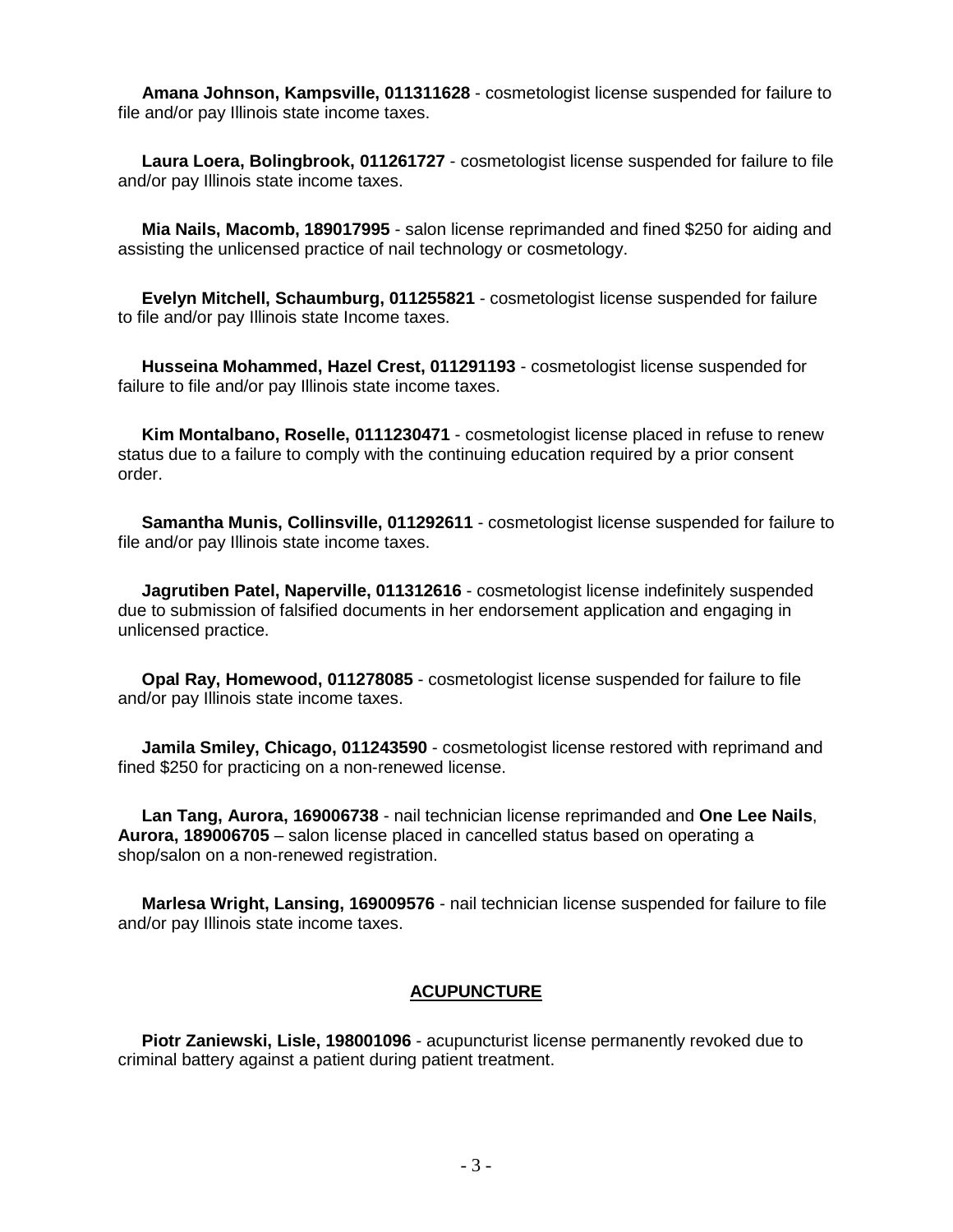#### **DENTAL**

**Timothy Bashford, Wilmette, 019017695** - dental license restored to indefinite probation for a minimum of 12 months and fined \$10,000 due to unlicensed practice.

**Lisa Cagle, Alton, 019016921** - dental license reprimanded and must complete 20 hours of continuing education due to unprofessional conduct and failure to maintain records.

#### **DETECTIVE, ALARM, SECURITY, FINGERPRINT VENDOR AND LOCKSMITH**

**Juan Aguado, Chicago, 129391901** - permanent employee registration card placed in refuse to renew status for failure to appear at a disciplinary conference.

**Deangelo Amos, Chicago, 129378275** - permanent employee registration card placed in refuse to renew status for being more than 30 days delinquent in the payment of child support.

**Gayla Anders, Springfield, 129387440** - permanent employee registration card placed in refuse to renew status due to an arrest and conviction for retail theft.

**Latrice Bamgbaiye, Chicago, 129211921** - permanent employee registration card suspended for failure to file and/or pay Illinois state income taxes.

**Clinton Banks, Chicago, 129392345** - permanent employee registration card placed in refuse to renew status for failure to appear at a disciplinary conference.

**Courtney Banks, Chicago, 129401026** - permanent employee registration card placed in refuse to renew status for failure to appear at a disciplinary conference.

**Darell Banks, Country Club Hills, 129383417** - permanent employee registration card placed in refuse to renew status for failure to appear for a disciplinary conference.

**Tanisha Bell, Chicago, 129292237** - permanent employee registration card placed in refuse to renew status for failure to appear at a disciplinary conference.

**Darryl Bennett, Chicago, 129268445** - permanent employee registration card placed in refuse to renew status for failure to appear at a disciplinary conference.

**Daniel Benson, Chicago, 129405038** - permanent employee registration card placed on non-reporting probation for three years and firearm control card shall be prohibited for three years due to criminal conviction and failure to report.

**Jim Berry, Chicago, 129326676** - permanent employee registration card placed in refuse to renew status for being more than 30 days delinquent in the payment of child support.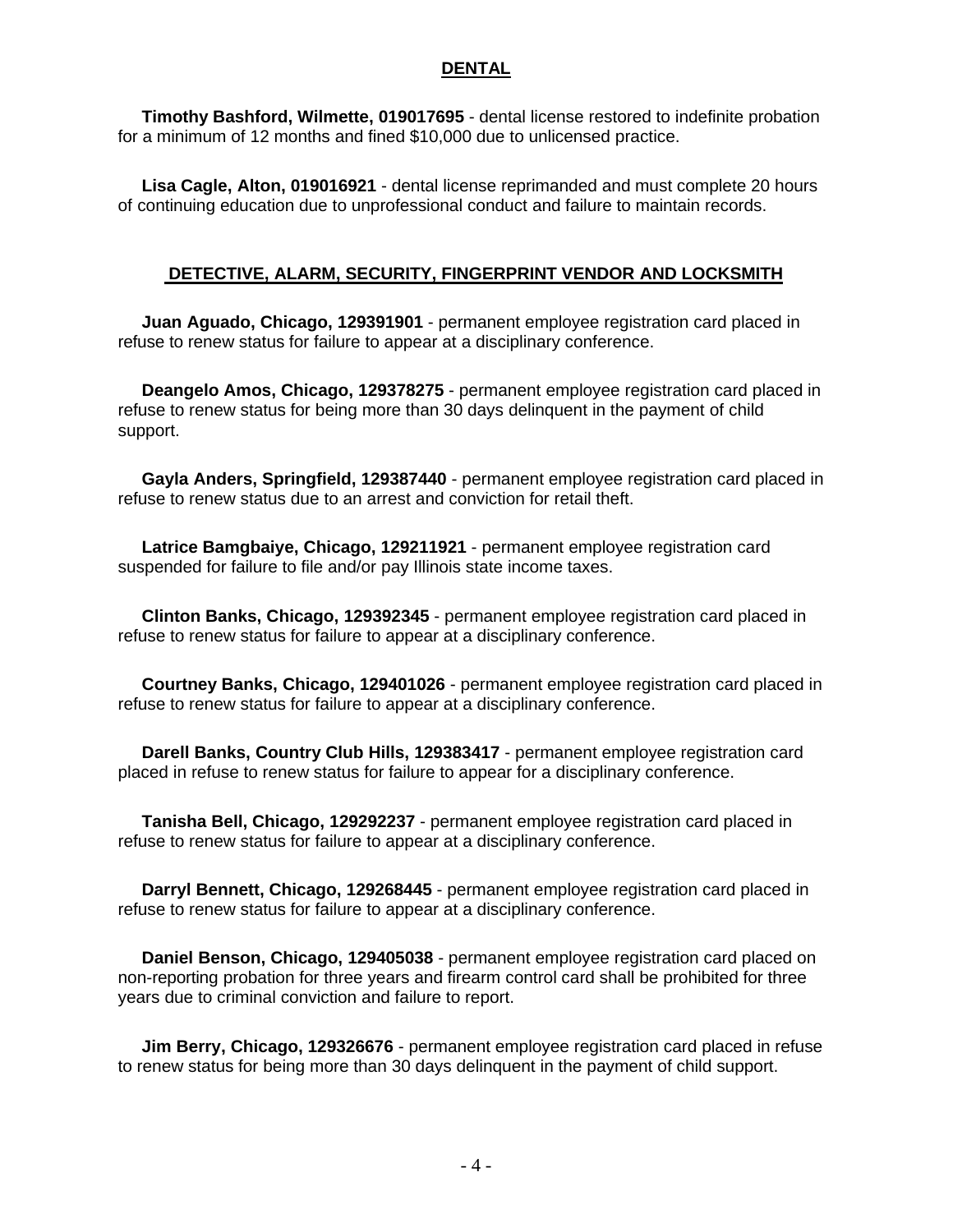**Christopher Biegel, Frankfort, 129395292** - permanent employee registration card placed on non-reporting probation for two years due to criminal conviction and failure to report.

 **Jared Blanchard, Montgomery, 129303705** - permanent employee registration card placed in refuse to renew status for failure to appear at a disciplinary conference.

 **Derrick Bolden, Chicago, 129422598** - permanent employee registration card issued and placed on non-reporting probation for one years due to criminal conviction and failure to report.

 **Kevin Boler, Chicago, 129276258** - permanent employee registration card placed in refuse to renew status due to failure to report an arrest for unlawful use of a weapon and for unprofessional conduct while working security.

 **DeMaryia Booth, Waukegan, 129398900** - permanent employee registration card placed in refuse to renew status for failure to appear at a disciplinary conference.

 **Mark Boyajian, Homer Glen, 129355163** - permanent employee registration card placed in refuse to renew status for being more than 30 days delinquent in the payment of child support.

 **Sergio Brakie, Chicago, 129411613** - permanent employee registration card placed in refuse to renew status for being more than 30 days delinquent in the payment of child support.

 **Marlam Brazil, Chicago, 129299630** - permanent employee registration card placed in refuse to renew status for failure to appear at a disciplinary conference.

 **Tarik Brown, Chicago, 129395333** - permanent employee registration card placed in refuse to renew status for failure to appear for a disciplinary conference.

 **Christopher Buchanan, Chicago, 129334417** - permanent employee registration card placed in refuse to renew status for failure to appear at a disciplinary conference.

 **Arkiel Burns, East St. Louis, 129417518** - permanent employee registration card placed in refuse to renew status for being more than 30 days delinquent in the payment of child support.

 **Anthone Caradine, Joliet, 129297470** - permanent employee registration card placed in refuse to renew status for failure to appear at a disciplinary conference.

 **LaDale Carter, Chicago, 129329610** - permanent employee registration card placed in refuse to renew status for failure to appear at a disciplinary conference.

 **Marcus Carter, Maywood, 129357478** - permanent employee registration card suspended for failure to file and/or pay Illinois state income taxes.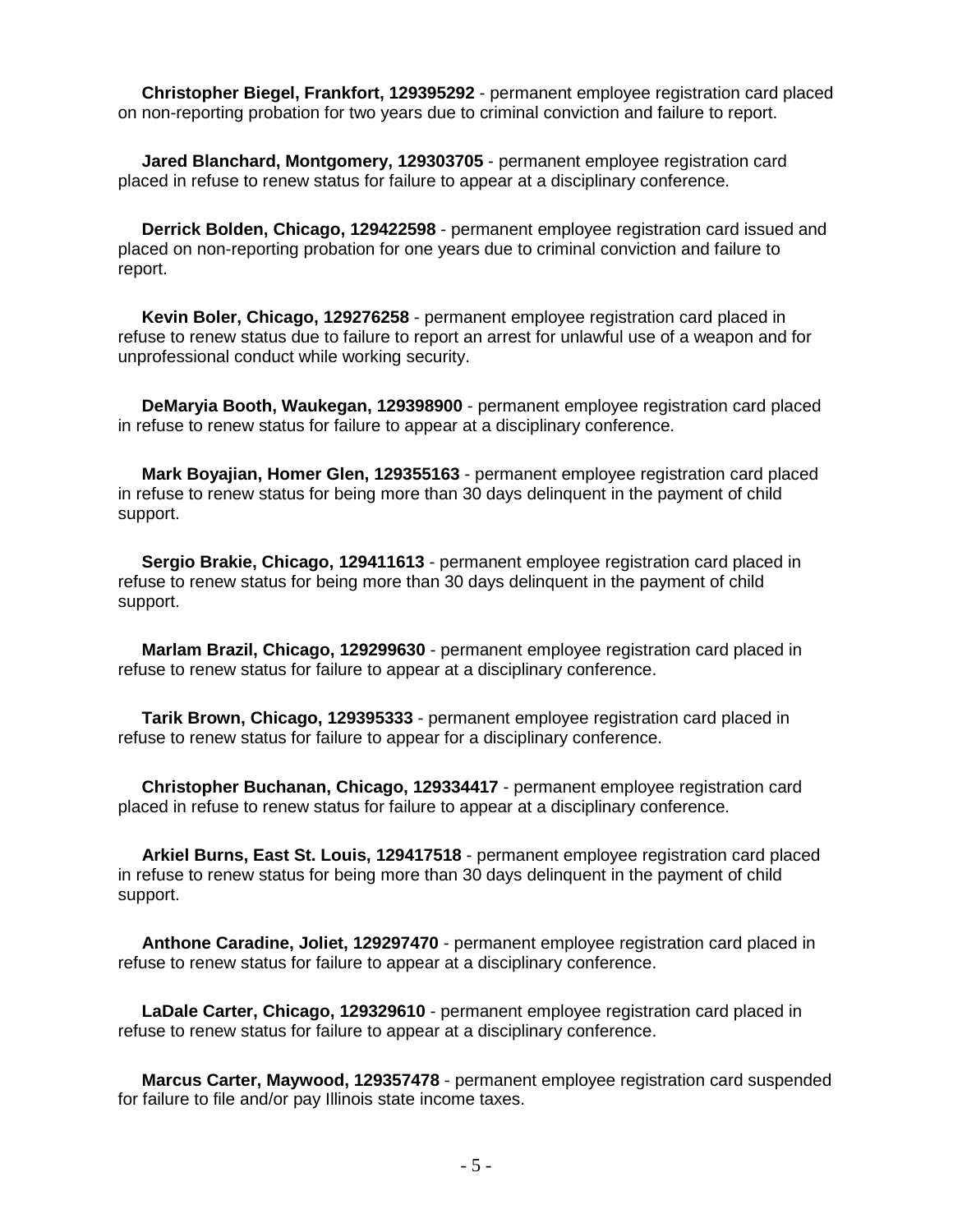**Michael Cartier, Collinsville, 129399762** - permanent employee registration card placed in refuse to renew status for being more than 30 days delinquent in the payment of child support.

 **Ryan Chrzanowski, Mundelein, 129235138** - permanent employee registration card placed in refuse to renew status for failure to appear at a disciplinary conference.

 **Bradley Conant, Johnsburg, 129331635** - permanent employee registration card and **124001782 -** licensed private alarm contractor license, both reprimanded for failure to report an arrest and sentence of probation for misdemeanor battery.

 **Voshaun Crayton, Glendale Heights, 129404971** - permanent employee registration card placed in refuse to renew status for failure to appear at a disciplinary conference.

 **Edgar Crespo, Broadview, 129405033** - permanent employee registration card placed in refuse to renew status for being more than 30 days delinquent in the payment of child support.

 **Terrence Cross, Chicago, 129403023** - permanent employee registration card indefinitely suspended for being more than 30 days delinquent in the payment of child support.

 **Nicholas Cunningham, Chicago, 129416199** - permanent employee registration card placed in refuse to renew status for being more than 30 days delinquent in the payment of child support.

 **Kharree Dates, Chicago, 129413000** - permanent employee registration card suspended for failure to file and/or pay Illinois state income taxes.

 **Lenard Davis, Chicago, 129259594** - permanent employee registration card suspended for failure to file and/or pay Illinois state income taxes.

 **Tyrone Davis, Chicago, 129342608** - permanent employee registration card placed in refuse to renew status for failure to appear at a disciplinary conference.

 **Demetrius Davis, Calumet City, 129282285** - permanent employee registration card placed in refuse to renew status for being more than 30 days delinquent in the payment of child support.

 **Ervey Dominguez, Aurora, 129260983** - permanent employee registration card placed in refuse to renew status for failure to appear at a disciplinary conference.

 **Rico Doyle, Chicago, 129359458** - permanent employee registration card issued and placed on non-reporting probation for one year effective upon payment of fees and filing of forms.

 **Daniel Dubose, Chicago, 129391969** - permanent employee registration card suspended for failure to file and/or pay Illinois state income taxes.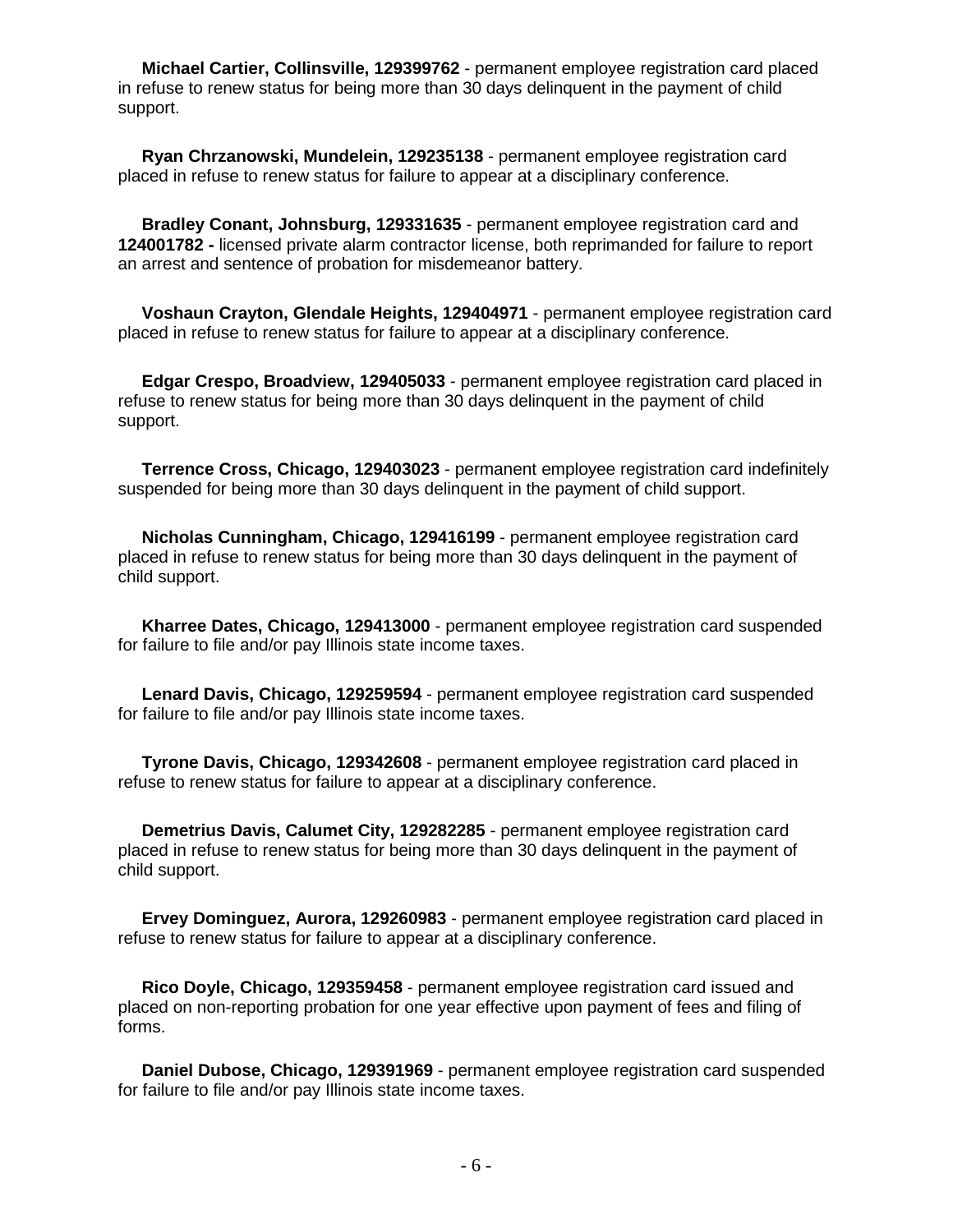**Darnell Fields, Chicago, 129109435** - permanent employee registration card placed in refuse to renew status for being more than 30 days delinquent in the payment of child support.

 **Gregory Franklin, Chicago, 129404201** - permanent employee registration card indefinitely suspended for being more than 30 days delinquent in the payment of child support.

 **Morris Frazier, Chicago, 129247845** - permanent employee registration card suspended for failure to file and/or pay Illinois state income taxes.

 **Charles Frost, Normal, 129392872** - permanent employee registration card placed in refuse to renew status for being more than 30 days delinquent in the payment of child support.

 **Herbert Furlow, Chicago, 129368268** - permanent employee registration card placed in refuse to renew status for being more than 30 days delinquent in the payment of child support.

 **Christopher Gilbert, Chicago, 129271106** - permanent employee registration card placed in refuse to renew status for failure to appear at a disciplinary conference.

 **Tiffany Grayson, Chicago, 129388699** - permanent employee registration card placed in refuse to renew status for failure to appear at a disciplinary conference.

 **Brian Griffith, Chicago, 129395919** - permanent employee registration card placed in refuse to renew status for being more than 30 days delinquent in the payment of child support.

**Jairo Gutierrez, Chicago, 129app3738920** - permanent employee registration card issued and placed on non-reporting probation for three years due to criminal convictions.

 **Jessie Gutierrez, Plainfield, 129386343** - permanent employee registration card placed in refuse to renew status for failure to appear for a disciplinary conference.

 **Don Haworth, Chicago, 115000829** - private detective license, firearm control card**, 229013584,** registered firearm instructor license**, 263000363 and Chicagoland Detective Services, Chicago,** licensed private detective agency license**, 117001343**, all placed on nonreporting probation for two years and fined \$15,000, owed jointly and severally, for aiding and abetting unlicensed practice, operating as a security contractor/agency without required licensure and failure to properly maintain employee records.

 **Mary Hayes, Chicago, 129295034** - permanent employee registration card placed in refuse to renew status for failure to appear at a disciplinary conference.

 **Gerard Heiskell, Maywood, 129335569** - permanent employee registration card placed in refuse to renew status for being more than 30 days delinquent in the payment of child support.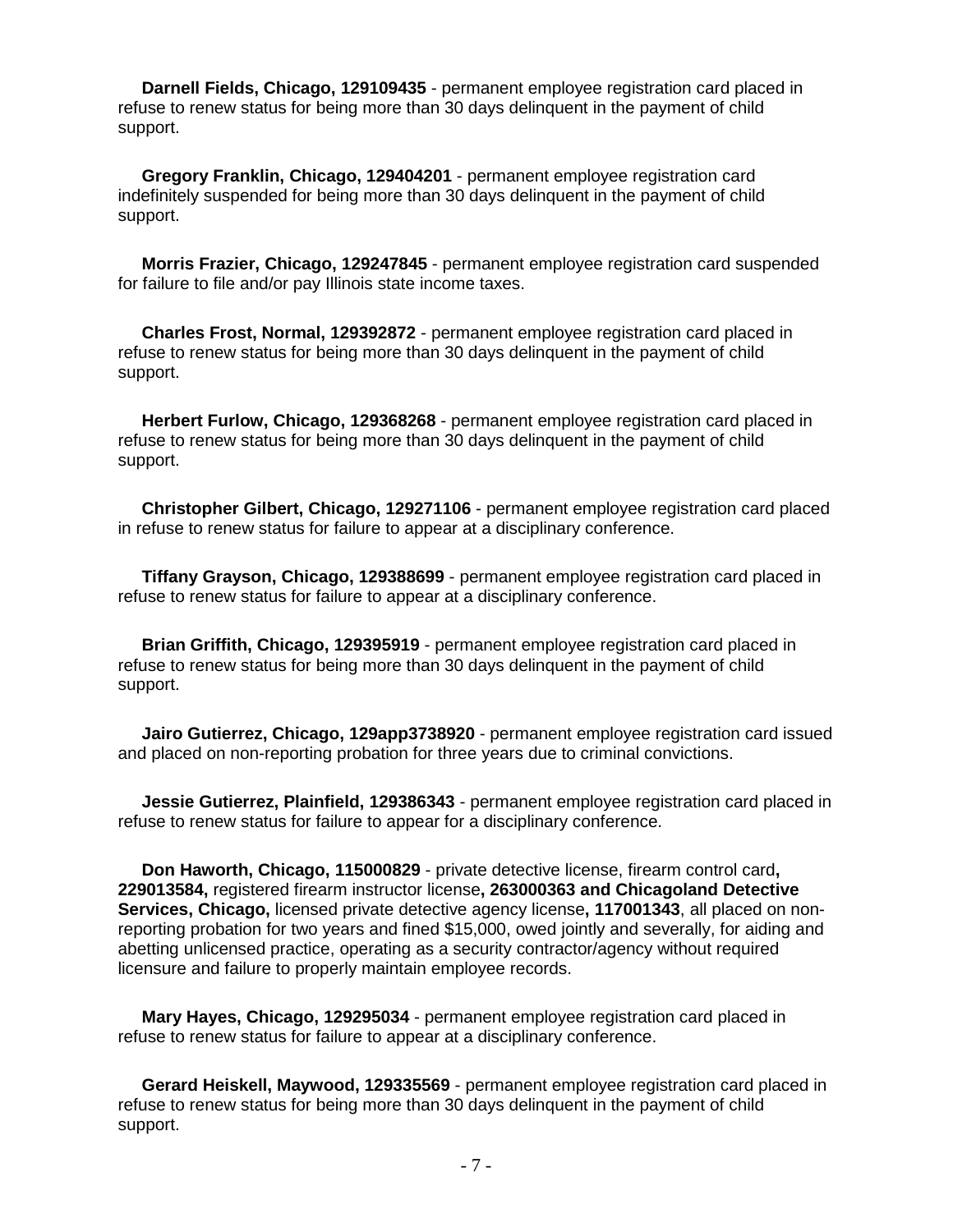**Kenneth Hemphill, Chicago, 129396775** - permanent employee registration card suspended for failure to file and/or pay Illinois state income taxes.

 **Lucas Henderson, Chicago, 129393635** - permanent employee registration card placed in refuse to renew status for failure to appear for a disciplinary conference.

 **Marc Hettinga, Oak Park, 129398652** - permanent employee registration card placed in refuse to renew status for being more than 30 days delinquent in the payment of child support.

 **Edmond Hill, Chicago, 129347646** - permanent employee registration card placed on non-reporting probation for two years and Firearm control card shall be prohibited for two years due to criminal conviction and failure to report.

 **Quishana Hines, Chicago, 129app3687667** - permanent employee registration card issued and placed on non-reporting probation for five years and firearm control card shall be prohibited for five years due to criminal conviction.

 **Bobby Holts, Chicago, 129418317** - permanent employee registration card indefinitely suspended for being more than 30 days delinquent in the payment of child support.

 **Nicholas Homerding, Rockford, 129306262** - permanent employee registration card placed in refuse to renew status for failure to appear at a disciplinary conference.

 **Charles Howard, Ford Heights, 129026632** - permanent employee registration card placed in refuse to renew status for failure to appear at a disciplinary conference.

 **Monty Hubbert, Chicago, 129414549** - permanent employee registration card indefinitely suspended for being more than 30 days delinquent in the payment of child support.

 **Kenneth Jett, Chicago, 129297520** - permanent employee registration card indefinitely suspended for being more than 30 days delinquent in the payment of child support.

 **Darrell Johnson, Plainfield, 129291136** - permanent employee registration card placed in refuse to renew status for failure to appear at a disciplinary conference.

 **Chris Johnson, Chicago, 129397797** - permanent employee registration card suspended for failure to file and/or pay Illinois state income taxes.

 **Onette Jones, Chicago, 129294916** - permanent employee registration card indefinitely suspended for being more than 30 days delinquent in the payment of child support.

 **Michael Kasper, Elmhurst, 129178107** - permanent employee registration card suspended for failure to file and/or pay Illinois state income taxes.

 **Caleb Kelso, East Peoria, 129385107** - permanent employee registration card placed in refuse to renew status for failure to appear at a disciplinary conference.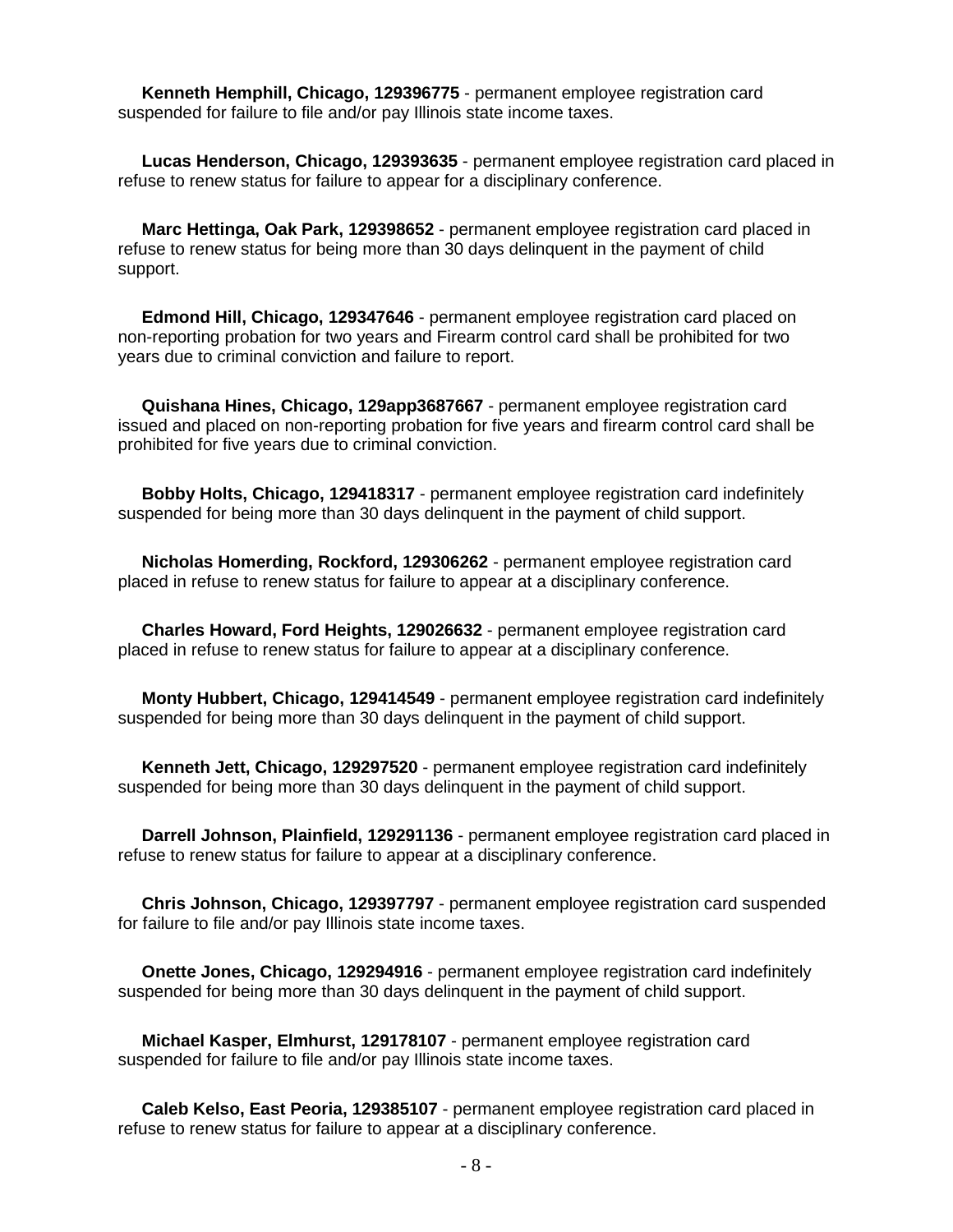**Wayne Kirk, Chicago, 129423164** - permanent employee registration card issued and placed on non-reporting probation for one year and issuance of firearm control card shall be prohibited for one year due to criminal conviction and failure to report.

 **Brandon Lee, Chicago, 129382997** - permanent employee registration card placed in refuse to renew status for failure to appear for a disciplinary conference.

 **Lenny Maldonado, Chicago, 129392418** - permanent employee registration card indefinitely suspended for being more than 30 days delinquent in the payment of child support.

 **Mark Malone, Bellwood, 129395228** - permanent employee registration card placed in refuse to renew status for failure to appear for a disciplinary conference.

 **Ryne Mason, Glen Ellyn, 129313661** - permanent employee registration card placed in refuse to renew status for failure to appear at a disciplinary conference.

 **Aaron Mitchell, Chicago, 129432165** - permanent employee registration card issued and placed on non-reporting probation for one year due to criminal conviction and failure to report.

 **Tawanda Niles, Chicago, 129304553** - permanent employee registration card suspended for failure to file and/or pay Illinois state income taxes.

 **Antonio Oliver, Chicago, 129160252** - permanent employee registration card suspended for failure to file and/or pay Illinois state income taxes.

 **Ayodele Oni, Chicago, 129386109** - permanent employee registration card placed in refuse to renew status for failure to appear at a disciplinary conference.

 **Kenneth Owens, Chicago, 129271832** - permanent employee registration card placed in refuse to renew status for failure to appear at a disciplinary conference.

 **Plez Penson, Dolton, 129122829** - permanent employee registration card suspended for failure to file and/or pay Illinois state income taxes.

 **Justin Peters, Skokie, 129381914** - permanent employee registration card suspended for failure to file and/or pay Illinois state income taxes.

 **Pinnacle Security Services, LLC, Peoria, 122001336** - licensed private security contractor agency license **and Todd J. Thompson,** licensed private security contractor license**, 119001459,** fined \$5,000, owed jointly and severally, for improperly contracting with a detective agency for use of the detective agency license without obtaining requisite licensure.

 **Antron Purnell, Chicago, 129262765** - permanent employee registration card placed in refuse to renew status for failure to appear at a disciplinary conference.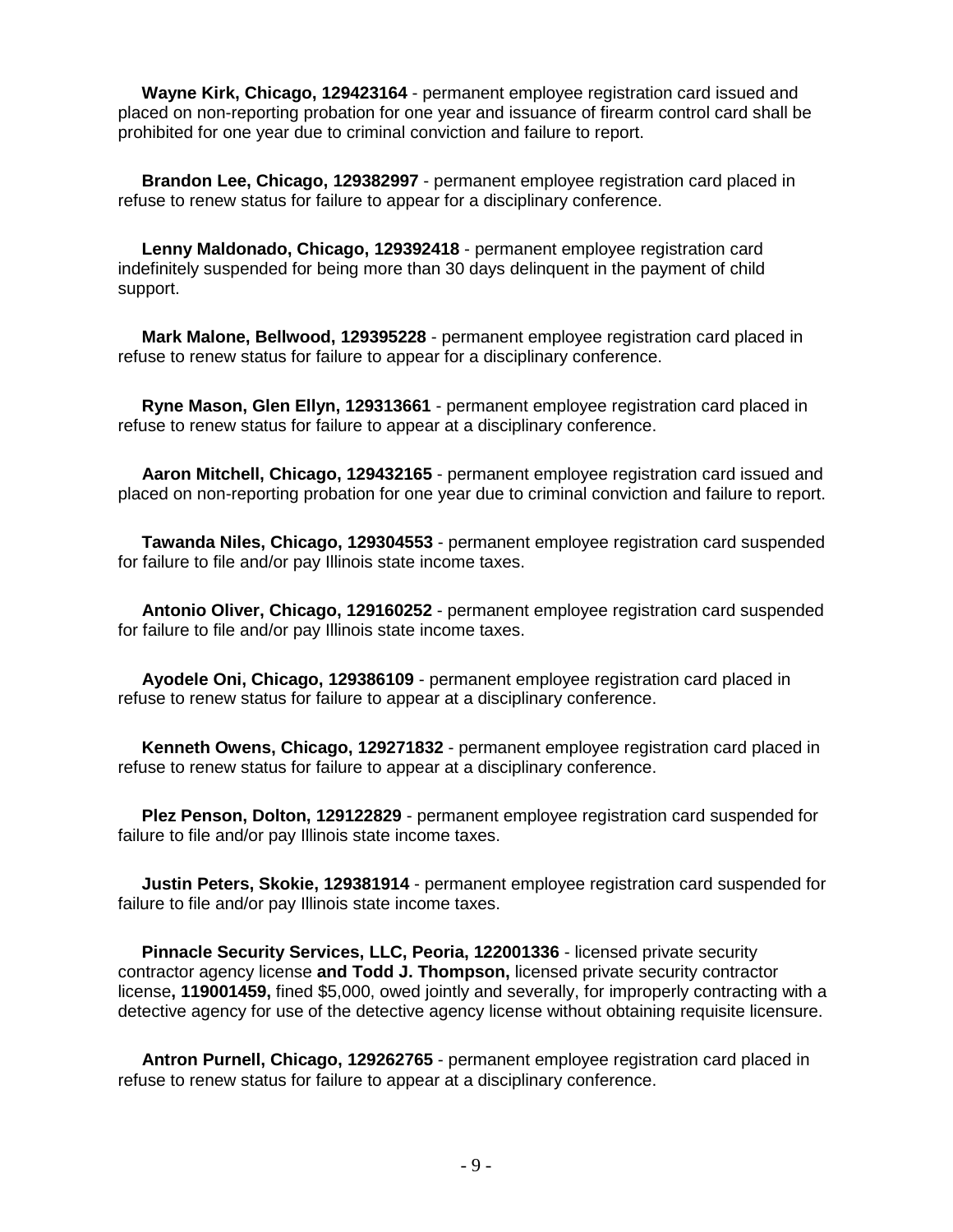**Joel Quarles, Chicago, 129416915** - permanent employee registration card suspended for failure to file and/or pay Illinois state income taxes.

 **Latanya Ranken, Chicago, 129317292** - permanent employee registration card placed in refuse to renew status for failure to appear at a disciplinary conference.

 **Theotis Reese, Maywood, 129038616** - permanent employee registration card indefinitely suspended for being more than 30 days delinquent in the payment of child support.

 **Chad Reffett, Downs, 129356778** - permanent employee registration card placed in refuse to renew status for failure to appear at a disciplinary conference.

 **Joella Ritz, Farmer City, 129404195** - permanent employee registration card placed in refuse to renew status due to an arrest and conviction for violation of an order of protection.

 **Geoffrey Rockwell, Sycamore, 129423641** - permanent employee registration card issued and placed on non-reporting probation for one years due to criminal conviction and failure to report.

 **Michael Sammons, Cicero, 129346922** - permanent employee registration card placed in refuse to renew status for failure to appear at a disciplinary conference.

 **Devra Sauners, Chicago, 129313477** - permanent employee registration card suspended for failure to file and/or pay Illinois state income taxes.

 **SecureOne Inc., Crestwood, 122000898** - private security contractor agency license **and James P. McGovern,** licensed security contractor license**, 119.001447**, both reprimanded and fined \$2,000, owed jointly and severally for aiding and abetting unlicensed practice by employing individuals who acted as security guards without requisite licensure on or about January 2016.

 **Ronald Shears, Chicago, 129385605** - permanent employee registration card placed in refuse to renew status for failure to appear at a disciplinary conference.

 **Shasta Shroyer, Kankakee, 129346616** - permanent employee registration card placed in refuse to renew status for failure to appear at a disciplinary conference.

 **Anthony Siwinski, Chicago, 129422592** - permanent employee registration card issued and placed on non-reporting probation for one years due to criminal conviction and failure to report.

 **Robert Smith, Chicago, 129319476** - permanent employee registration card indefinitely suspended for a minimum of one year and no firearm control card during suspension due to criminal conviction.

 **James Stewart, Cahokia, 129397727** - permanent employee registration card suspended for failure to file and/or pay Illinois state income taxes.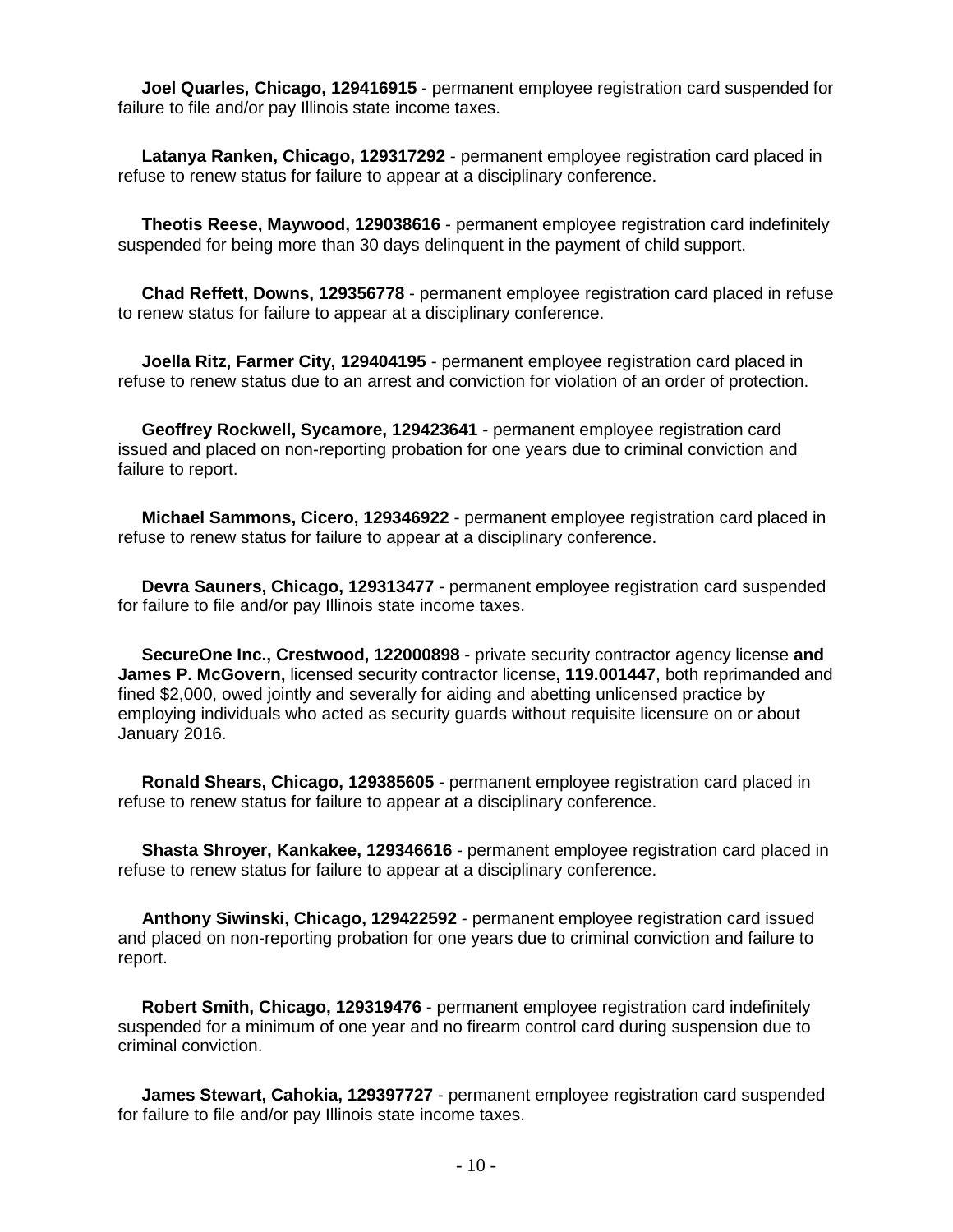**Willie Stewart, Chicago, 129411488** - permanent employee registration card placed in refuse to renew status for failure to appear for a disciplinary conference.

 **Donald Swanson, Algonquin, 129329120** - permanent employee registration card placed in refuse to renew status for failure to appear at a disciplinary conference.

 **Tobey Taylor, University Park, 129373298** - permanent employee registration card suspended for failure to file and/or pay Illinois state income taxes.

 **Darnell Thomas, Chicago, 129384972** - permanent employee registration card indefinitely suspended for being more than 30 days delinquent in the payment of child support.

 **Coree Thomas, Aurora, 129407874** - permanent employee registration card indefinitely suspended for being more than 30 days delinquent in the payment of child support.

 **Alvin Thompson, Chicago Heights, 129345370** - permanent employee registration card suspended for failure to file and/or pay Illinois state income taxes.

 **David Tinder, Chicago, 129405721** - permanent employee registration card placed in refuse to renew status for failure to appear at a disciplinary conference.

 **Ines Toro, Chicago, 129383874** - permanent employee registration card placed in refuse to renew status for failure to appear at a disciplinary conference.

 **Brady Tournear, Quincy, 129386237** - permanent employee registration card placed in refuse to renew status due to an arrest and conviction for battery/makes physical contact.

 **Willie Warren, Chicago, 129406967** - permanent employee registration card suspended for failure to file and/or pay Illinois state income taxes.

 **Analisa Whiteside, Matteson, 129374448** - permanent employee registration card placed in refuse to renew status for failure to appear at a disciplinary conference.

 **Nana Wiafe-Ababio, Bolingbrook, 129339356** - permanent employee registration card suspended for failure to file and/or pay Illinois state income taxes.

 **Lorenzo Wigley, Chicago, 129340845** - permanent employee registration card indefinitely suspended for being more than 30 days delinquent in the payment of child support.

 **Lorenzo Wigley, Chicago, 267000321** - canine handler authorization card indefinitely suspended for being more than 30 days delinquent in the payment of child support.

 **Jenitra Williams, Chicago, 129305781** - permanent employee registration card suspended for failure to file and/or pay Illinois state income taxes.

 **Jimmie Williams, Chicago, 129395570** - permanent employee registration card indefinitely suspended for being more than 30 days delinquent in the payment of child support.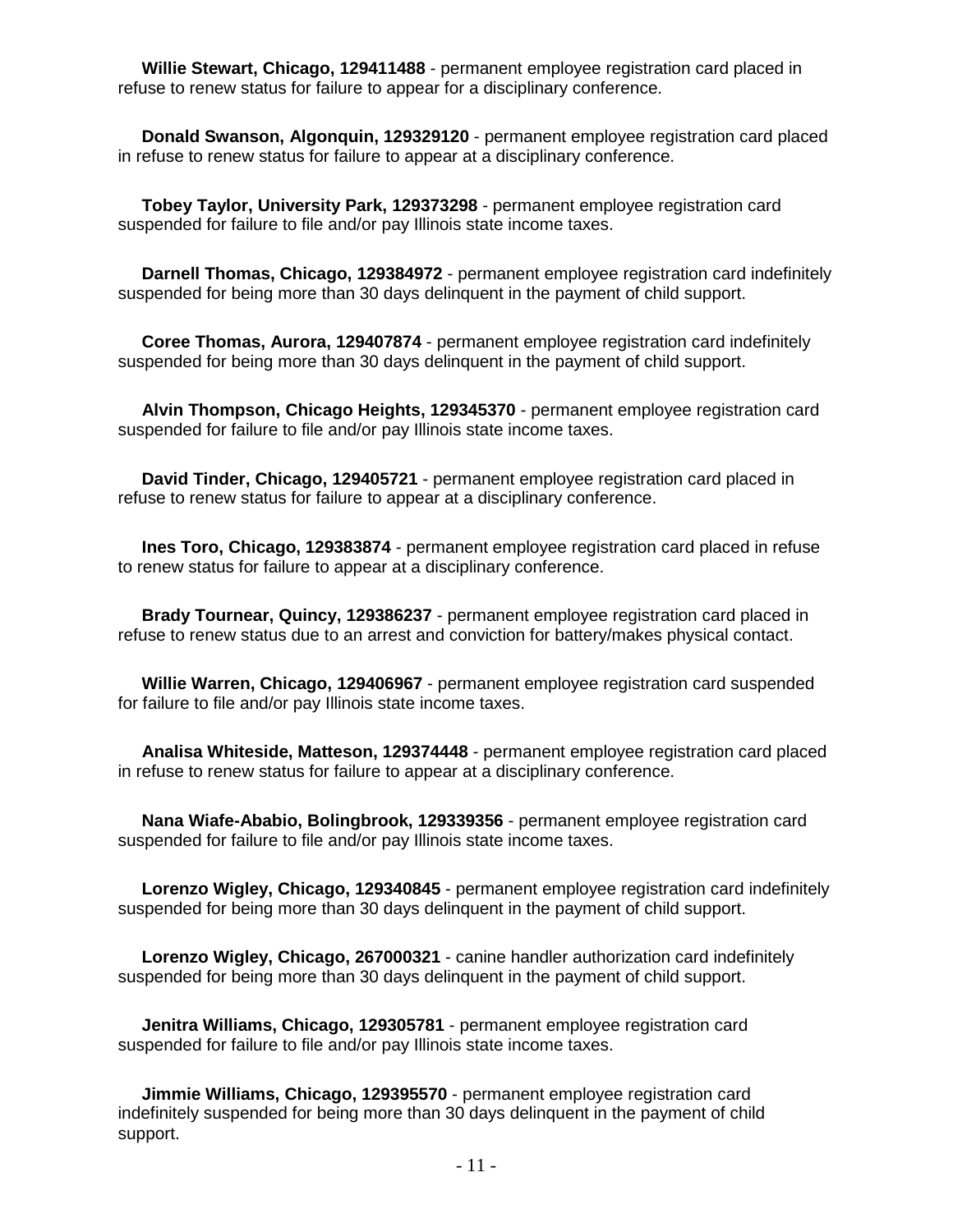**Daniel Winemiller, Rochelle, 129391483** - permanent employee registration card placed in refuse to renew status due to an arrest and conviction for battery/makes physical contact.

#### **IL ROOFING CONTRACTORS**

 **AWM Construction, Inc., Streamwood, 104014651** - roofing contractor license reprimanded and fined \$3,500 based on aiding and assisting unlicensed practice.

 **C & A Exteriors, Inc., Hanover Park, 104017336** - roofing contractor license reprimanded and fined \$2,500 based on aiding and assisting unlicensed practice.

 **Ken-Z Roofing, Inc., Rockford, 104008038** - roofing contractor license reprimanded and fined \$750 based on aiding and assisting unlicensed practice.

#### **MASSAGE THERAPY**

 **Ronnie Blom, Litchfield, 227014828** - massage therapist license permanently revoked due to his conviction by finding of guilty of two counts of criminal sexual assault.

 **Miguel Hernandez, Chicago, 227009841** - massage therapist license placed on indefinite non-reporting probation for a minimum of three years as result of unprofessional conduct exhibited during the course providing massage therapy services to a female client.

 **Myron Osborne, Chicago, 227015887** - massage therapist license revoked and fined \$6,000 due to his conviction by plea of guilty of Class 4 felony unauthorized videotaping.

 **Crystal Peterson, Chicago, 227020480** - massage therapist license issued and placed on non-reporting probation for two years because of a criminal felony and misdemeanor convictions between years 2006 to 2016, involving drug possession, alcohol abuse, manufacture/delivery of controlled substance, and retail theft.

#### **MEDICAL**

 **Kenneth Anderson, Chicago, 036059551** - physician and surgeon license automatically, indefinitely suspended for a minimum of 12 months for violations of terms of his current Department's Probation.

 **Manuel Blas, Lemont, 036045525** - physician and surgeon license placed on indefinite probation for a minimum of one year with practice restrictions and **controlled substance license, 336012368** placed on permanent inactive status for inappropriate prescribing of controlled substances to several patients of his private practice.

 **Amy Brodsky, Glenview, 036103935** - physician and surgeon license reprimanded with continuing education conditions and fined \$10,000 for improper communications with a patient's mother, improper charting, and improper delegation of use of a laser.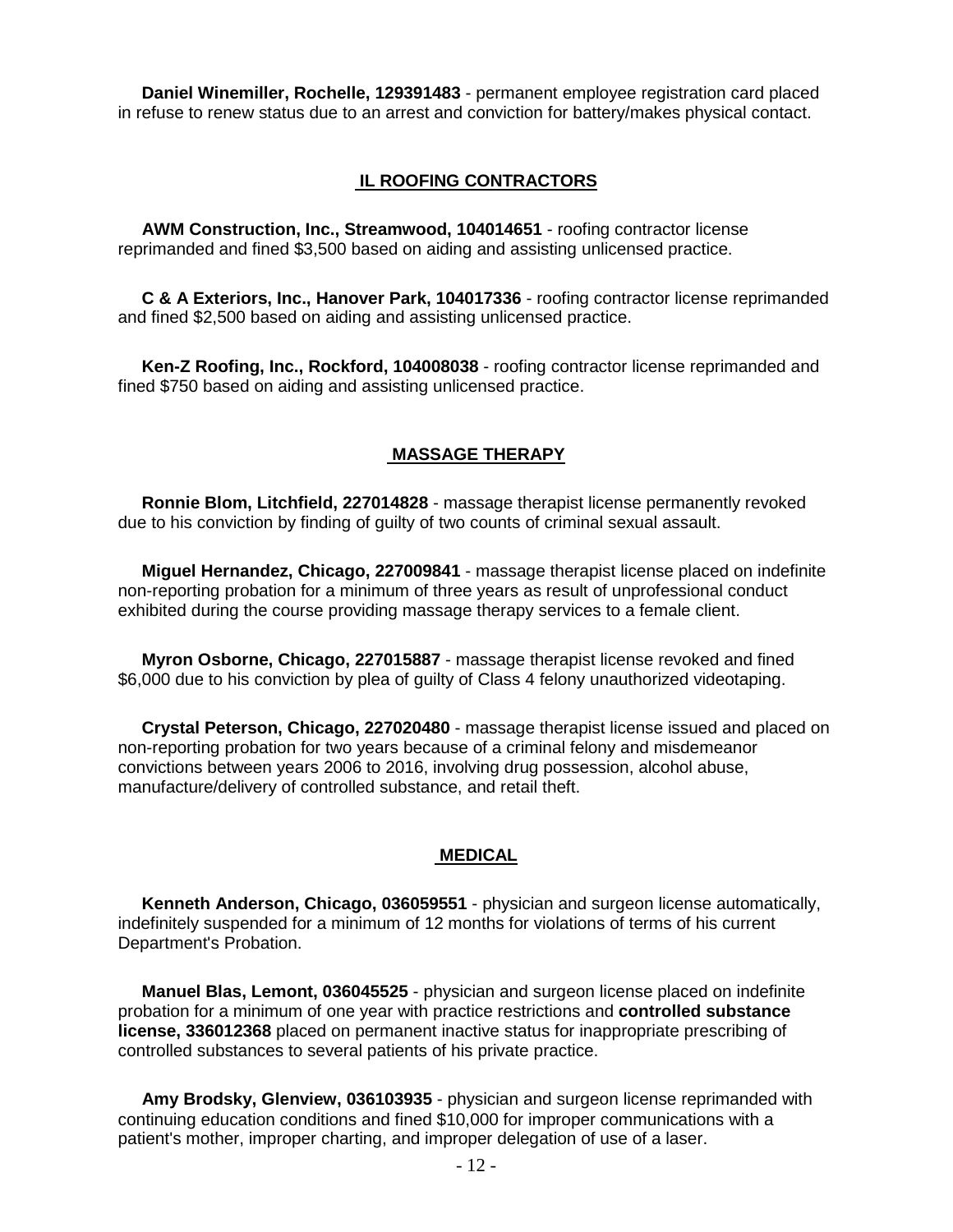**Darryl Henry, Chicago, 036118054** - physician and surgeon license and **controlled substance license, 336079285** both permanently revoked because he was convicted of a forcible felony.

 **Sean Kane, Galesburg, 036116553** - physician and surgeon license and **controlled substance license, 336077575**, indefinitely suspended for a minimum of six months for failure to appropriately prescribe controlled substances to the patients of his practice and violations of the terms of the Department's Probation.

 **Scott Lowry, Olympia Fields, 036062578** - physician and surgeon license to remain on indefinite probation for a minimum of three years with practice restrictions and monitor and controlled substance restored and limited to Schedule IV and V controlled substances only.

 **William Mollohan, Naperville, 036074038** - physician and surgeon license restored to indefinite probation for a minimum of five year with practice restrictions and monitor and **controlled substance license, 336037587** to remain indefinitely suspended for a minimum of two years.

 **Mohamed Nasr, Chicago, 036058768** - physician and surgeon license suspended for 90 days, followed by indefinite probation for a minimum of two years and fined \$5,000 after failed to submit accurate information regarding his 2008 disciplinary action imposed by the Department on his 2009 and 2012 DEA Registration Renewal application and his 2008 Illinois Physician and Surgeon renewal application, utilization of immunoglobulin IV as a part of treatment for cervical cancer and for prescribing controlled substances to an individual who was residing at Respondent's residence.

 **Alan Olefsky, Chicago, 036078254** - physician and surgeon license indefinitely suspended for a minimum of one year because respondent fraudulently applied for a license under the Medical Practice Act and failed to report to the Department an adverse action taken against him by another U.S. Jurisdiction.

 **William Olson, Davenport, IA, 036109035** - physician and surgeon license reprimanded with continuing education conditions due to allegation of an improper gastric bypass surgery.

 **Jason Sachman, Long Beach, CA, 036144789** - physician and surgeon license automatically, indefinitely suspended for a minimum of 12 months for violation of his probation.

 **Michael Savage, Chicago, 036106804** - physician and surgeon license placed in refuse to renew status after he was terminated from the hospital due to unauthorized use of controlled substances while on duty at the hospital.

 **Robert Weiss, Chicago, 036081734** - physician and surgeon license indefinitely suspended effective May 6, 2014 due to unprofessional conduct, immoral conduct and conviction of three counts of unauthorized videotaping.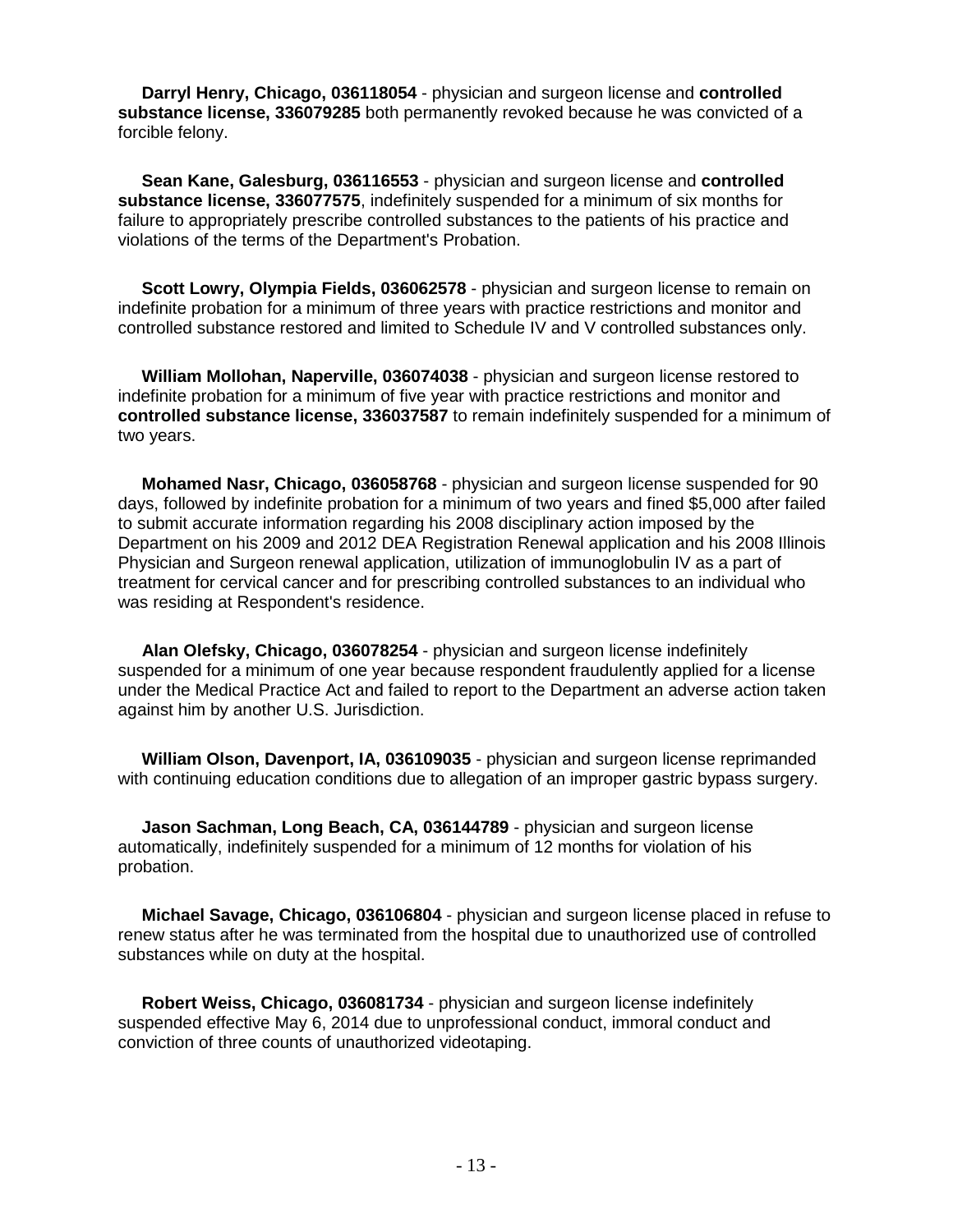#### **NURSING**

 **Paraskevi Alexander, Countryside, 041374526** - registered nurse license placed on probation for three years due to her having failed to properly document the wasting of controlled substances, suspicion of being impaired while on duty, and refusal to submit to a drug screen.

 **Anthony Arguello, Chicago, 041425486** - registered nurse license indefinitely suspended for a minimum of two years for having pled guilty to misdemeanor theft because of an arrest by the Illinois State Medicaid Fraud Unit. The Inspector General reported to the Department that Respondent was excluded from participation in any capacity in the Medicare, Medicaid and all Federal Health Care Programs.

 **La'Shunda Bradley, Springfield, 043074177** - licensed practical nurse license placed in refuse to renew status for failing to report a sister-state discipline.

 **Angela Bradley, Dixon, 043125486** - licensed practical nurse license issued with reprimand for misdemeanor sentences the occurred prior to nursing school.

 **Audrey Chapman, Jerseyville, 041430022** - registered nurse license placed on indefinite probation for a minimum of two years because of having pled guilty to unlawful possession of controlled substances.

 **Jenny Choi, College Park, MD, 041354694** - registered nurse license placed in refuse to renew status for failing to notify the Illinois Board of Nursing of a prior discipline by the Maryland Board of Nursing.

 **Linda Davis, Gridley, 043090586** - licensed practical nurse license automatically, indefinitely suspended for a minimum of 12 months after she violated probation in that she tested positive for mood or mind-altering substances which were not prescribed.

 **Ashley Drake, Chicago, 043120614** - licensed practical nurse license suspended for failure to file and/or pay Illinois state income taxes.

 **Barbara Dunfee, Onslow, IA, 043118598** - licensed practical nurse license placed in refuse to renew status for failing to notify the Illinois Board of Nursing of her prior discipline by the Iowa Board of Nursing.

 **Carrie Follis, Lincoln, 043085463** - licensed practical nurse license revoked for having been charged with felony possession of methamphetamines, felony possession of a controlled substance and misdemeanor driving under the influence of alcohol.

 **Michelle Frazer, Chester, 043081745** - licensed practical nurse license placed in refuse to renew status after respondent was terminated from her employer for refusing to submit to a drug screen.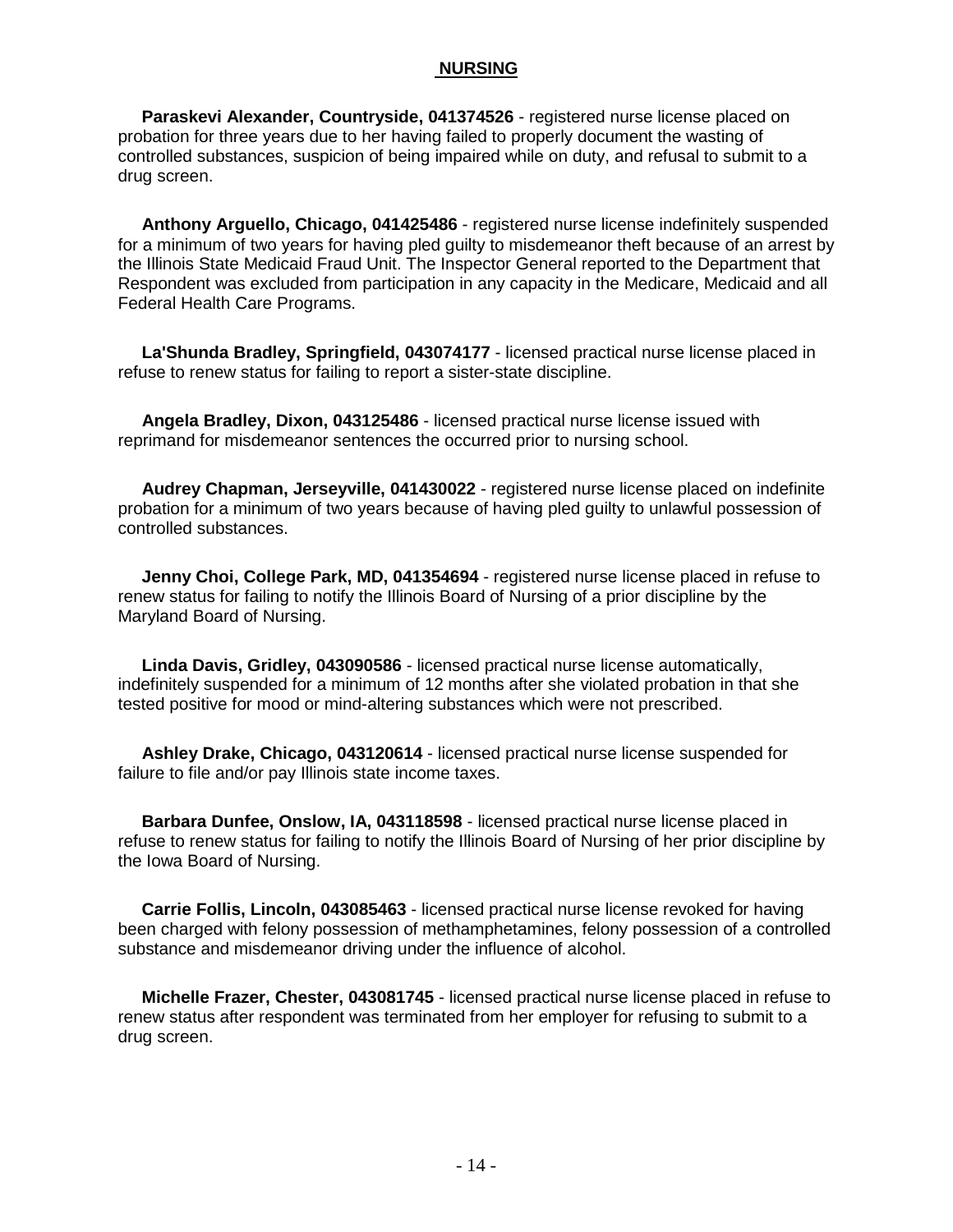**Elizabeth Garrett, Sycamore, 041318452** - registered nurse license placed in refuse to renew status after her Wisconsin nursing license was reprimanded due to medication wasting errors.

 **Marcelina Green, Viola, 043122154** - licensed practical nurse license placed on indefinite probation with work restrictions for a minimum of three years for diversion of controlled substances from a facility in the state of Illinois.

 **Barbara Hamlin, Springfield, 041382276** - registered nurse license placed on indefinite probation with work restrictions for a minimum of 12 months due to being terminated by her employer for testing positive for cannabis.

 **Charles Hardin, Algonquin, 043114706** - licensed practical nurse license indefinitely suspended for a minimum of ten days for misdemeanor criminal convictions regarding Filing False Report of Offense, Violation of Order of Protection and other charge pending.

 **Michael Harper, Noble, 041311355** - registered nurse license placed in refuse to renew status for theft of narcotics from his employer, failure to document administration of narcotics, and failure to report termination from his employment to the Department.

**Samantha Hilton, Tinley Park, 041397312** - registered nurse license indefinitely suspended for a minimum of two years for diversion of controlled substances from a facility in the State of Illinois; having pled guilty to driving under the influence; having been arrested for possession of a controlled substance and possession of drug paraphernalia.

 **Cheryl Hirasawa, Arlington Heights, 041196054** - registered nurse license placed in refuse to renew status for a 2017 sister state discipline.

 **Norma Hoepner, Catlin, 041331301** - registered nurse license restored to indefinite probation with work restrictions for a minimum of one year minimum effective upon payment of fees.

 **Janelle Holthaus, Pana, 041382171** - registered nurse license reprimanded and must complete six hours of education for using the credential "A.P.N.", the abbreviation for the title of Advanced Practice Nurse to imply that she was licensed as an APN on her children's school sports physical forms in 2015 and 2016.

 **Patricia Hoover, Dolton, 041332457** - registered nurse license suspended for failure to file and/or pay Illinois state income taxes.

 **Leticia Ignacio, Glenview, 041197332** - registered nurse license placed in refuse to renew status based on a May 27, 2016, California Board of Nursing order of voluntary surrender of her nursing license due to incompetence and unprofessional conduct for failing to monitor a patient.

 **Nikki Jackowski, Rossville, 043066478** - licensed practical nurse placed in refuse to renew status for failing to notify the Illinois Board of Nursing of a prior discipline by the Indiana Board of Nursing.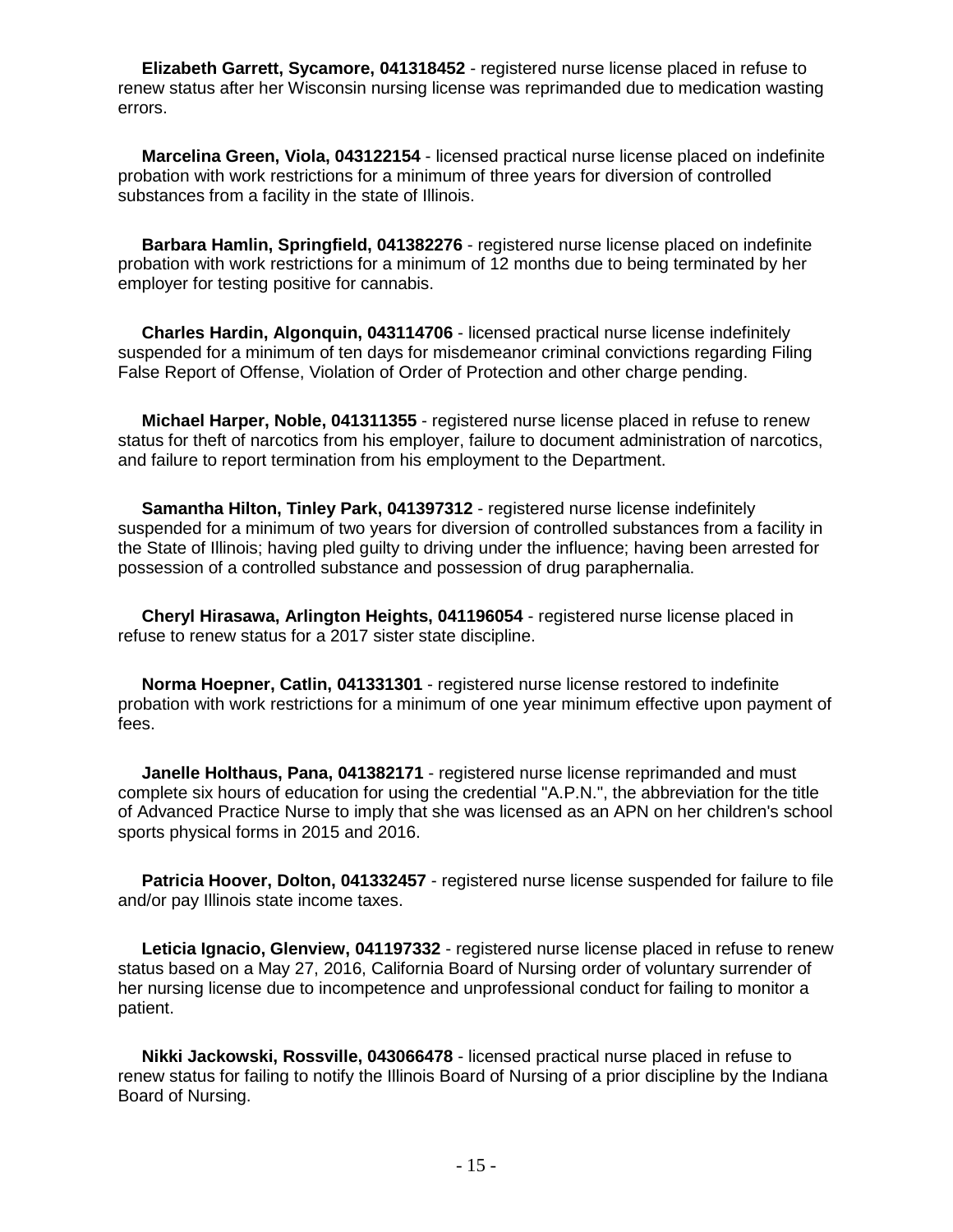**Monique Jenkins, South Holland, 043116813** - licensed practical nurse license suspended for failure to file and/or pay Illinois state income taxes.

 **Doreen Johnnson, University Park, 043110726** - licensed practical nurse suspended for failure to file and/or pay Illinois state income taxes.

 **Heather Johnson, Springfield, OH, 043089723** - licensed practical nurse license placed in refuse to renew status for failing to report a sister state discipline.

 **Paula Jones, Litchfield, 043072358** - licensed practical nurse license suspended for ten days, followed by being placed on probation for two years for failure the policy and procedure of a facility in the State of Illinois for a resident that had fallen. Respondent reported to the department that she was terminated from the facility.

 **Donna Larson, East Moline, 043073141** - licensed practical nurse license indefinitely suspended for a minimum period of one year because of having pled guilty to misdemeanor theft.

 **Linda Lee, Matlacha, FL, 041418082** - registered nurse license revoked for a sister-state discipline.

 **Heather Lee, Bethalto, 041429646** - registered nurse license indefinitely suspended for a minimum of two years for testing positive for a substance in a mandatory screen at a facility in the state of Illinois.

 **Carol Lilly, Carbondale, 043073816** - licensed practical nurse license suspended for failure to file and/or pay Illinois state income taxes.

 **Heather Mason, Marshall, 043105764** - licensed practical nurse license placed in refuse to renew status for felony convictions.

 **Yvetta Massey, Chicago, 041265569** - registered nurse license suspended for failure to file and/or pay Illinois state income taxes.

 **Amanda McMillon, Pana, 043116448** - licensed practical nurse license indefinitely suspended for a minimum of ten days for a misdemeanor criminal conviction regarding Possession of Drug Paraphernalia and other criminal charge pending.

 **Mary Murphy, Virginia Beach, VA, 041258923** - registered nurse license placed in refuse to renew status for a 2007 sister-state discipline.

 **Lynn Muttschall, North Aurora, 041392093** - registered nurse license indefinitely suspended for a minimum of two years for testing positive for substances at a mandatory screen at a facility in the state of Illinois.

 **Kevin O'Brien, Schaumburg, 041276804** - registered nurse license reprimanded and ordered to complete six hours of continuing education for falling asleep on duty.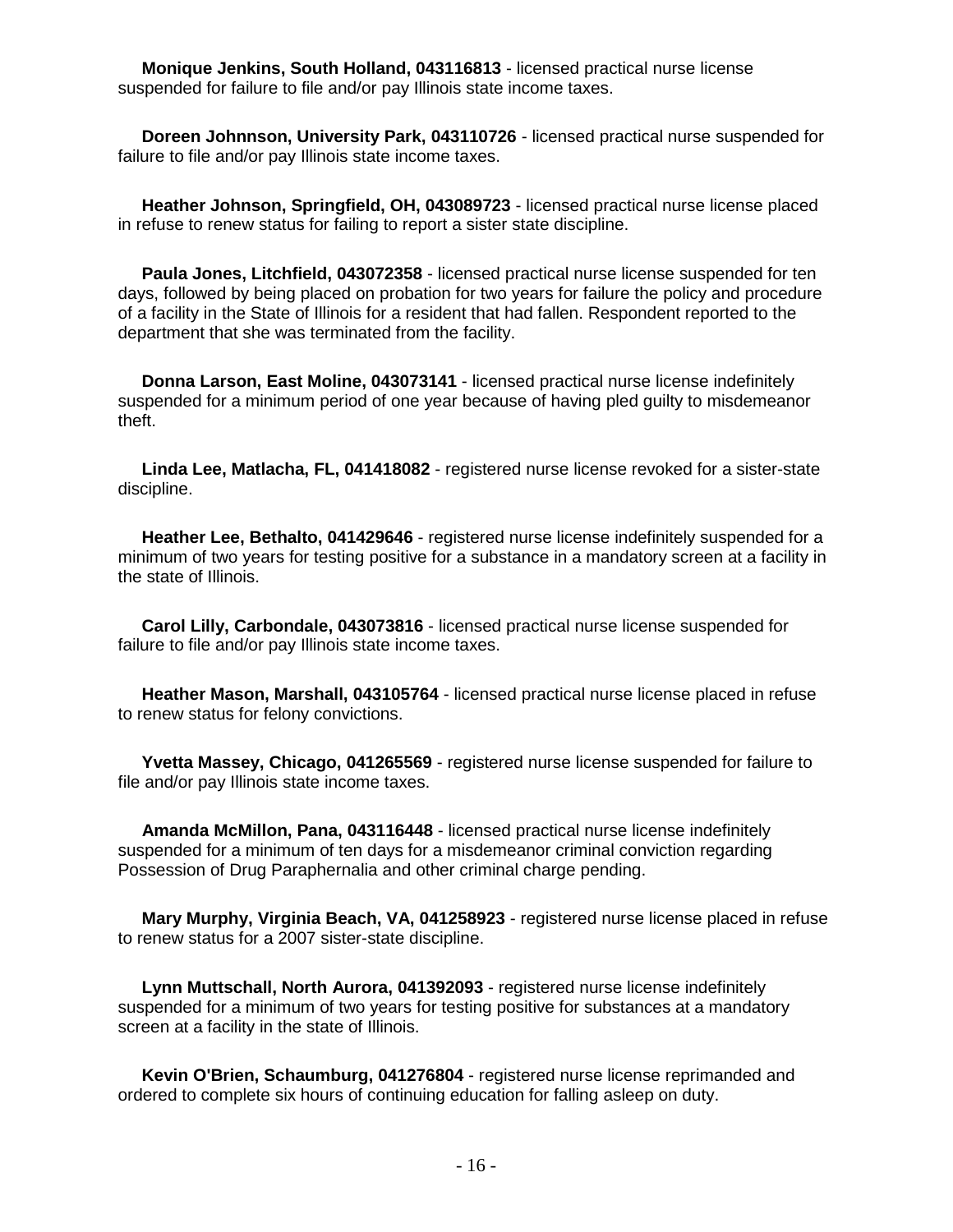**Anthony Oyetola, Chicago, 041327803** - registered nurse license suspended for failure to file and/or pay Illinois state income taxes.

 **Zawadi Parizek, Chicago, 041357224** - registered nurse license suspended for failure to file and/or pay Illinois state income taxes.

 **Tanya Parks, Jacksonville, FL, 043104957** - licensed practical nurse license placed in refuse to renew status for failing to notify the Illinois Board of Nursing of her prior discipline by the Florida Board of Nursing.

 **Laura Pfleger, Quincy, 041314622** - registered nurse license placed on indefinite probation for a minimum of three years because she tested positive for marijuana and opiates in a pre-employment drug screen.

 **Brittney Pilate, Hazel Crest, 043115443** - licensed practical nurse license suspended for failure to file and/or pay Illinois state income taxes.

 **Kris Roesch, Troy, 041266349** - registered nurse license automatically, indefinitely suspended for a minimum of 12 months for violating the terms of a Department ordered probation.

 **Haleigh Rose, Streator, 041413073** - registered nurse license restored to indefinite probation for a minimum of two years.

 **Judith Schoonover, Pana, 043037449** - licensed practical nurse license reprimanded after falsely charted the administration of Fentanyl patch after she lost it, but immediately admitted the loss to the resident's family and took appropriate corrective action.

 **Crystal Schutters, Walcott, IA, 041383641** - registered nurse license reprimanded for a sister-states discipline.

 **Ryan Scott, Matteson, 043116959** - licensed practical nurse license placed in refuse to renew status for failing to submit documentation for the care of home-bound pediatric patients and for failing to notify the Illinois Board of Nursing of his prior dismissals from employment as a nurse.

 **Kimberly Stowers, Merrillville, IN, 041410995** - registered nurse license suspended for failure to file and/or pay Illinois state income taxes.

 **Bonnie Thierry, Bingham, 041177355** - registered nurse license automatically, indefinitely suspended for a minimum of 12 months for violating the terms of a Department ordered Probation.

 **Katie Thornton, Morton, 041309678** - registered nurse license placed on probation for 18 months with work restrictions due to being impaired at work, a positive drug screen which resulted in termination, and failing to report said termination to the Department.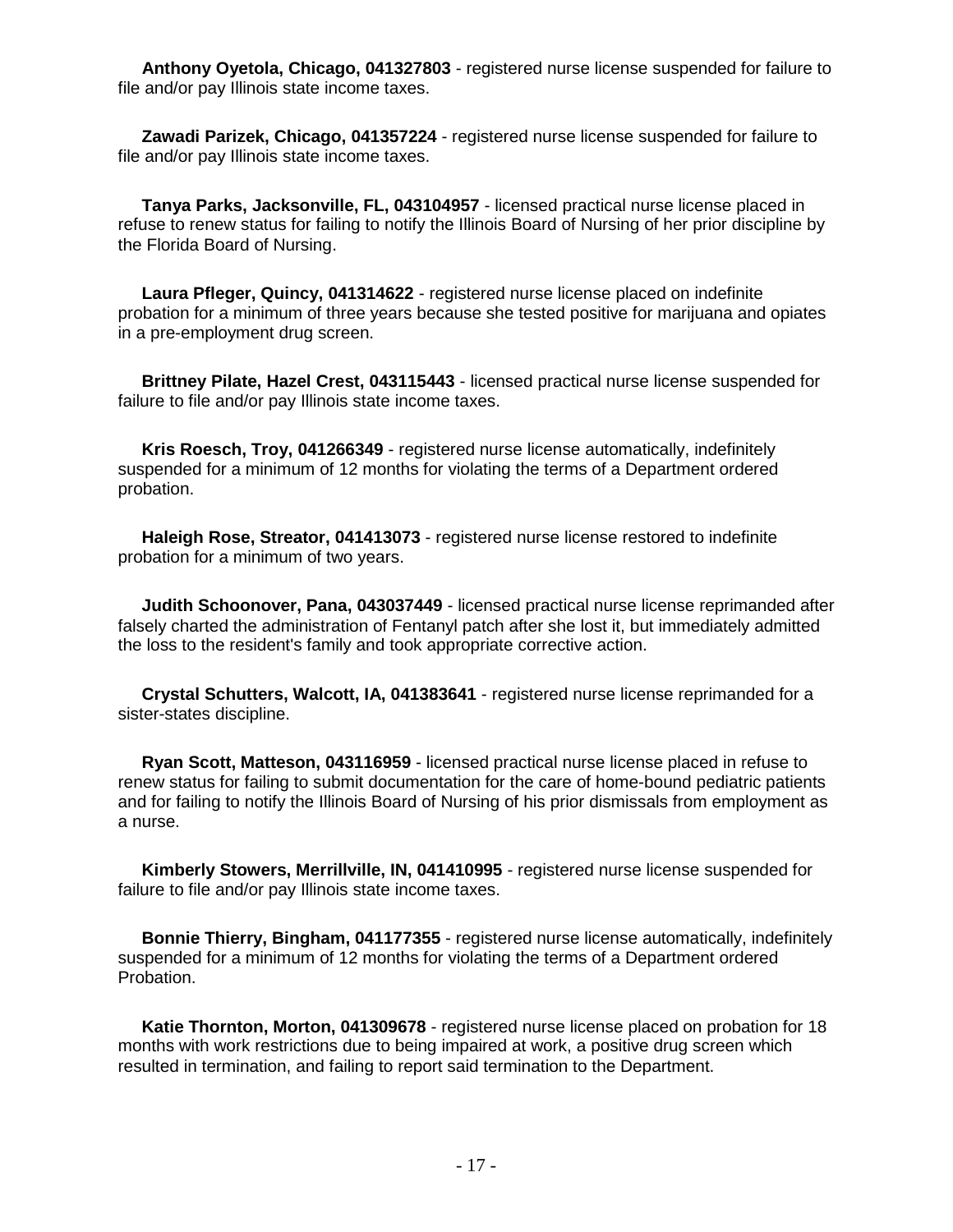**Tammi Weaver, Piper City, 041193292** - registered nurse license suspended for 30 days with a requirement of ten hours of continuing education, due to unprofessional behavior to a relative of a resident, failure to monitor a resident, failure to report changes in a resident's conditions, failure to maintain hydration of a resident and to have a hydration policy.

 **Michele Weigt, Reddick, 041325529** - registered nurse license indefinitely suspended for a minimum period of six months due to her having numerous discrepancies in the administration, waste, and documentation of narcotics; having tested positive for narcotics as an employer conducted drug screen; and having entered a plea of guilty in Cook County Case Number 17-208871.

 **Lisa White, Antioch, 041285940** - registered nurse license placed on indefinite probation for a minimum of two years due to her engaging in the diversion of controlled substances and entering plea of guilty in DuPage County.

 **Mona Wilson, Ogden, UT, 041357056** - registered nurse license placed in refuse to renew status for failing to notify the Illinois Board of Nursing by the Utah Board of Nursing.

 **Jennifer Young, Davenport, IA, 041442686** - registered nurse license suspended for failure to file and/or pay Illinois state income taxes.

#### **NURSING HOME ADMINISTRATOR**

 **Janice Kalz, Worden, 044010856** - nursing home administrator license placed in refuse in renew status for engaging in unprofessional conduct.

 **Karen Leighty, Metamora, 044010411** - nursing home administrator placed in refuse to renew status for engaging in unprofessional conduct.

#### **PHARMACY**

 **Biomed PA Inc, Sharon Hill, PA, 054016459** - pharmacy license reprimanded and fined \$5,000 due to their Colorado and Idaho licenses disciplined and their failure to report the disciplines to the Department within 60 days.

 **CVS Caremark, Milford, MA, 054016434** - pharmacy license placed on indefinite probation due to a sister-state discipline in the state of Massachusetts.

 **Anene Dike, Chicago, 051040159** - pharmacist license fined \$500 due to failure to include prior discipline on a pharmacy change of address application.

 **Direct Success Inc, Farmingdale, NJ, 054017793** - pharmacy license reprimanded due to their sister-state discipline in the state of Arkansas.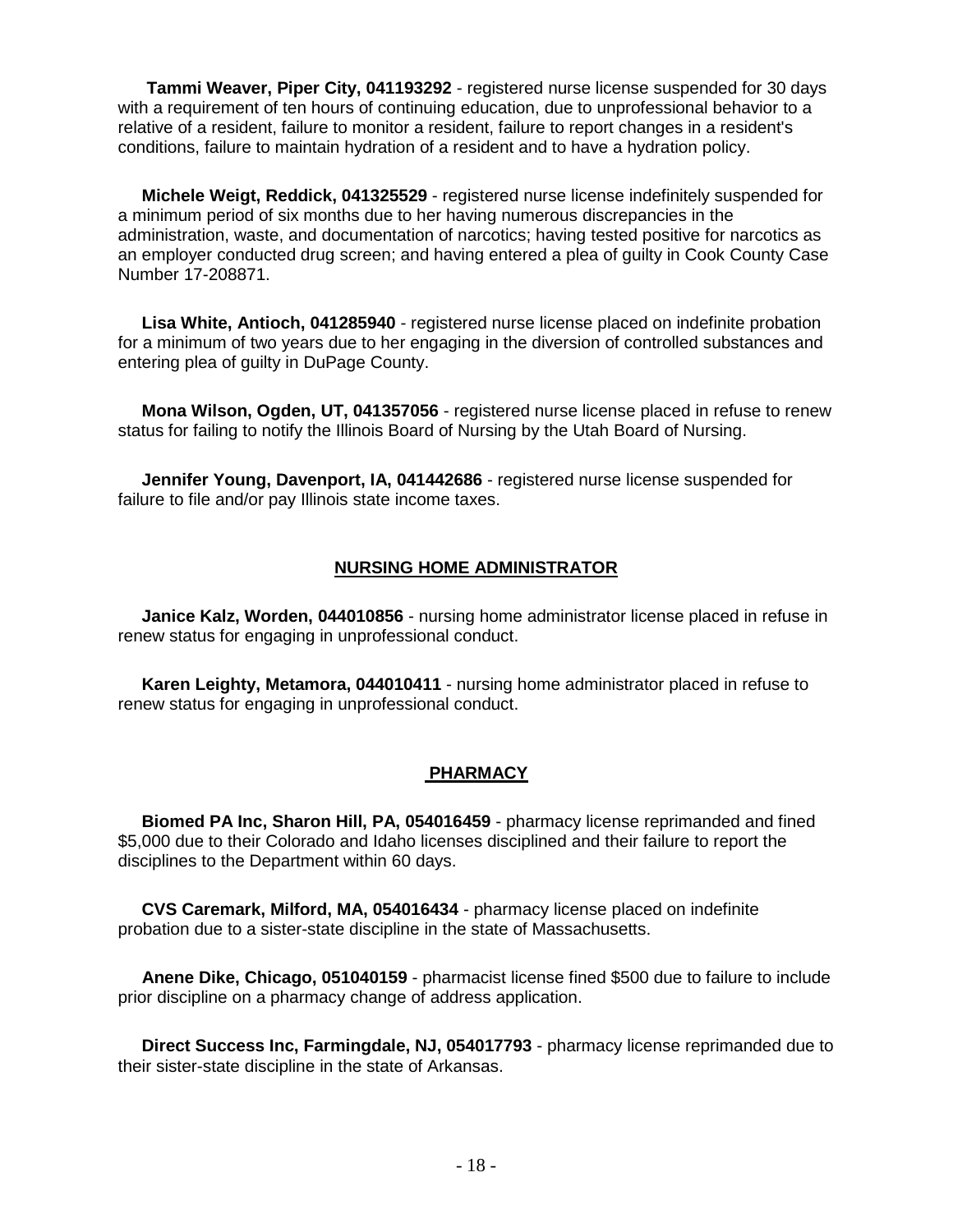**Allison Gates, Foley, AL, 051294219** - pharmacist license placed on indefinite probation due to her sister-state discipline where her Alabama pharmacist license was placed on probation for five years due to a substance violation.

 **Health Pharmacies Inc, Fitchburg, WI, 054020820** - pharmacy license issued and fined \$75,000 due to shipping and dispensing medications to Illinois residents without holding an Illinois Pharmacy License.

 **Robin Letsinger, Rockford, 051029930** - pharmacist license automatically, indefinitely suspended for a minimum of 12 months due to a violation of probation.

 **Devon Randle, Springfield, 049229753** - pharmacy technician license revoked based on unprofessional conduct, theft of controlled substances from his employer and failure to report an adverse final action.

 **Rajshekhar Shastri, Sterling Heights, MI, 051041183** - pharmacist license placed on indefinite probation due to sister-state discipline in Michigan.

 **Anthony Stogsdill, Morris, 049194051** - pharmacy technician license placed in refuse to renew status after failing to report an adverse action and termination to the Department.

#### **PHYSICAL THERAPY**

 **Catherine Malooly, Darien, 070012450** - physical therapist license current probation extended for a minimum of 12 months for violating the terms and conditions or probation set forth in August 25, 2010 Consent Order.

 **Deborah Simon, Chicago, 070010268** - physical therapist license reprimanded due to her five-year probation discipline (terminated in June 26, 2017) in the state of Missouri for taking controlled substances from a patient's home.

#### **PODIATRY**

 **Florence Peters, McHenry, 016002916** – podiatrist license placed in refuse to renew status for pleading guilty to a Class a misdemeanor.

#### **PUBLIC ACCOUNTANT**

 **James Ferris, Collinsville, 065016388** – licensed certified public accountant license to remain in refuse to renew status and fined \$2,500 due to his practice of public accounting on a license that has expired.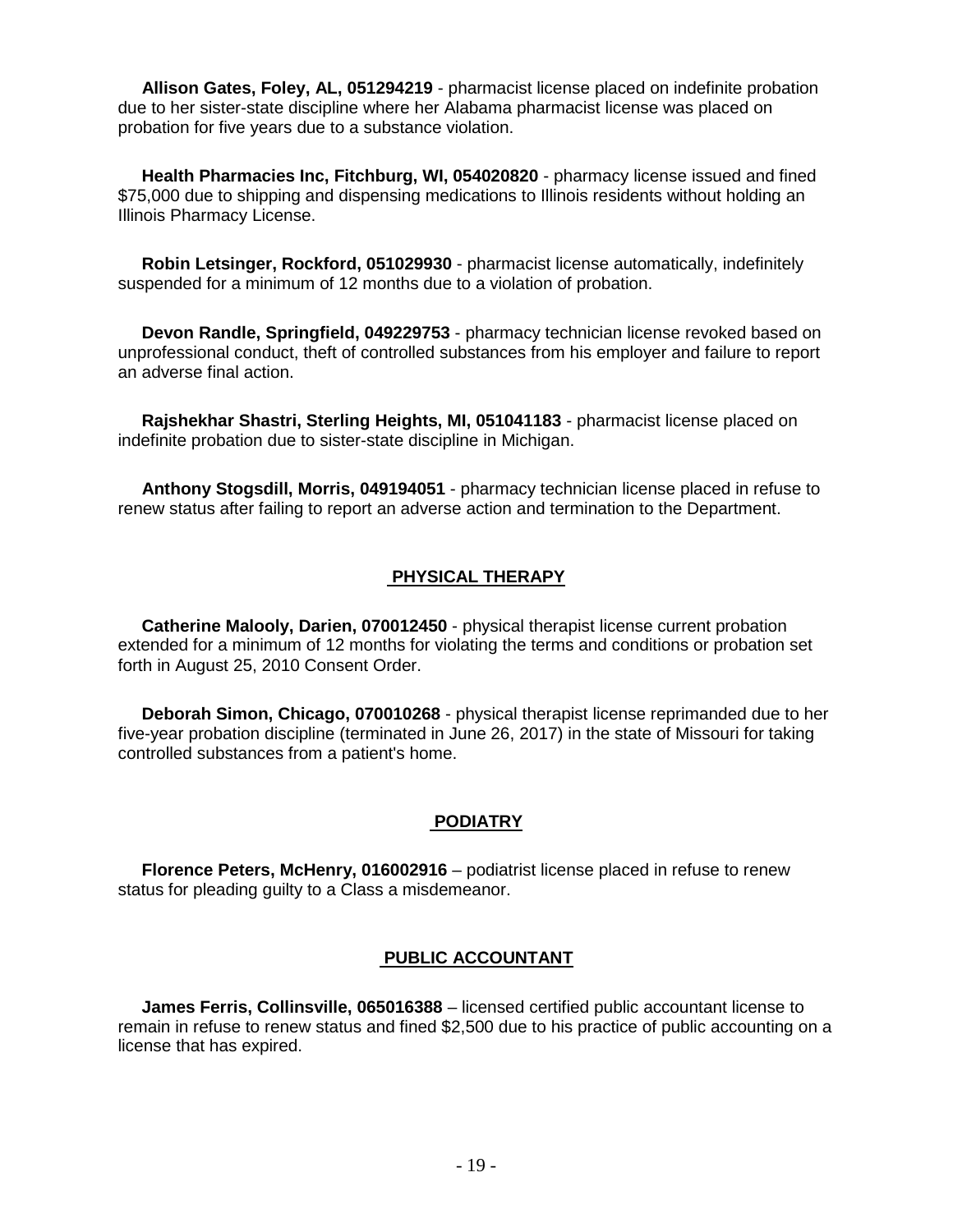**James Leali, Chicago, 065042348** - licensed certified public accountant license reprimanded for a violation of the Public Accounting Act Administrative Rules in association with the AICPA Code of Conduct "Due Care" provisions related to a February 9, 2017 Public Company Accounting Oversight Board (PCAOB) Sanction order.

#### **SOCIAL WORKER**

 **Christy Lenhardt, South Elgin, 149003969** - clinical social worker license placed under a Chaperone Order because of being charged with criminal offenses for which the sentence includes registration as a sex offender and/or a criminal battery against a patient, including any offense based on sexual conduct or sexual penetration, during patient care or treatment.

#### **SPEECH-LANGUAGE PATHOLOGY AND AUDIOLOGY**

 **Shanta Henderson, Chicago, 146010415** - speech language pathologist license suspended for failure to file and/or pay Illinois state income taxes.

### **PROFESSIONAL ENGINEER**

 **Christopher Jenkins, Peoria, 061031893** - enrolled professional engineer intern license suspended for failure to file and/or pay Illinois state income taxes.

 **Jason Needham, Eads, TN, 062063673** - professional engineer license placed in refuse to renew status due to his felony conviction for unauthorized access of a secured server.

 **Jeremy VanScyoc, Springfield, 062057649** - professional engineer license restored to non-reporting probation for five years.

### **VETERINARY**

 **Shahid Amin, Rockford, 090008585** - veterinarian license reprimanded and must complete continuing education hours due to conducting substandard care while engaging in a surgical procedure on a cat.

# **DIVISION OF REAL ESTATE**

#### **UNLICENSED**

#### **Bret Austin, Quincy, (unlicensed) and Austin Properties Management Inc.,**

**(unlicensed)** assessed a \$2,000 civil penalty, owed jointly and severally, and ordered to cease and desist from all practice of real estate due to unlicensed practice and advertised Illinois real estate properties that were not owned by them, for rent or lease on more than one occasion.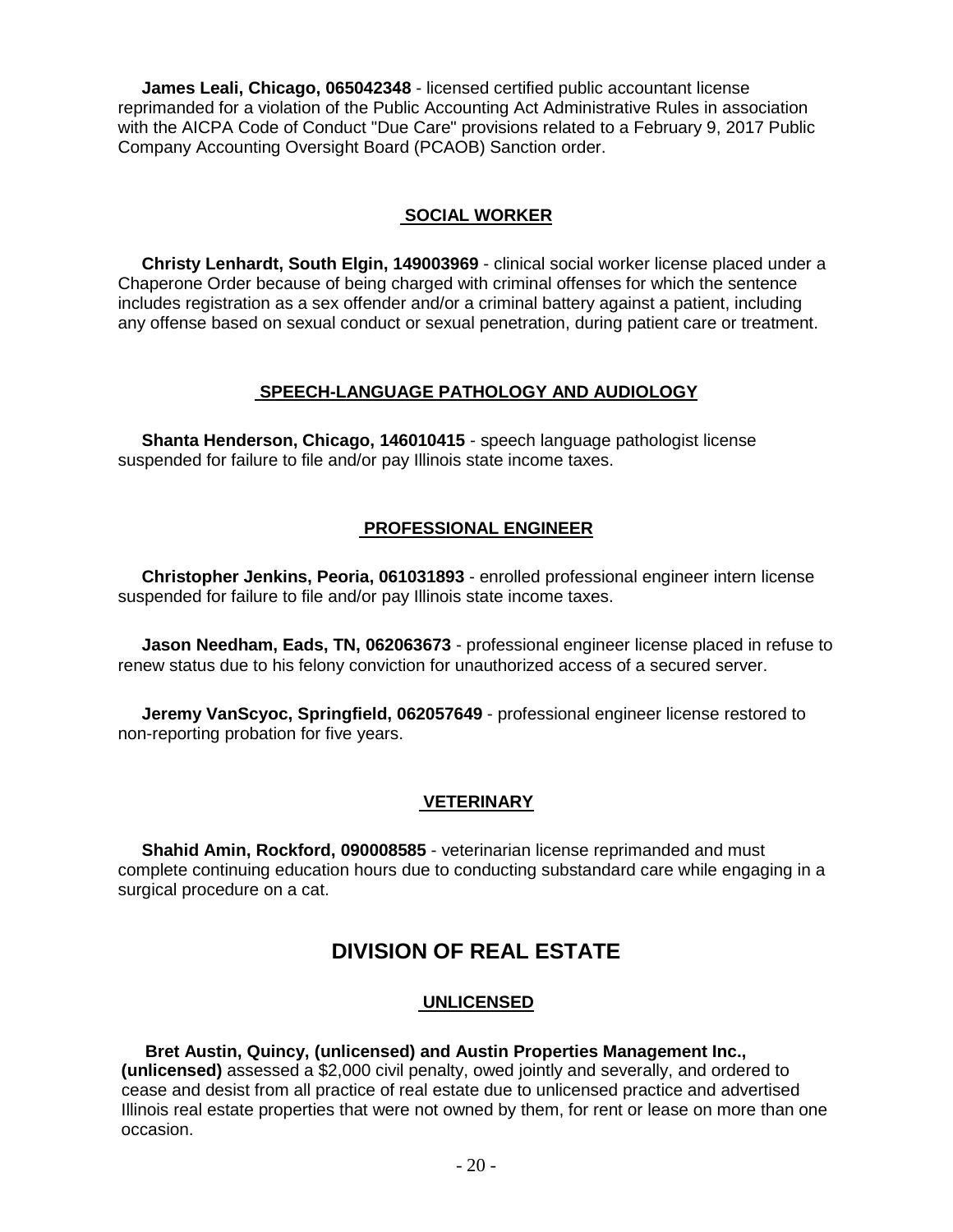**Adeniyi Anthony Egbowon, Chicago, (unlicensed)** - ordered to cease and desist the unlicensed practice from engaging in any real estate activities in the State of Illinois that require a license pursuant to the Real Estate License Act of 2000 and shall pay a civil penalty of \$50,000.

#### **HOME INSPECTOR**

 **Timothy Carter, Bloomington, 450010704** - home inspector license fined \$750 for failure to complete continuing education prior to renewing his license and for stating on his renewal application that he had completed the education.

 **Robert Crane, Hinsdale, 450010766** - home inspector license fined \$750 for failure to complete continuing education prior to renewing his license and for stating on his renewal application that he had completed the education.

 **Benjamin Holt, Galesburg, 450004012** - home inspector license fined \$750 for failure to complete continuing education prior to renewing his license and for stating on his renewal application that he had completed the education.

 **Stuart Keeshin, Chicago, 450000471** - home inspector license fined \$750 for failure to complete continuing education prior to renewing his license and for stating on his renewal application that he had completed the education.

 **David Lebeau, Munster IN, 450001775** - home inspector license fined \$750 for failure to complete continuing education prior to renewing his license and for stating on his renewal application that he had completed the education.

 **Steven McGuire, Chicago, 450010445** - home inspector license fined \$500 for failure to complete continuing education prior to renewing his license and for stating on his renewal application that he had completed the education.

 **Timothy Mueller, Elmhurst, 450000447** - home inspector license fined \$500 for failure to complete continuing education prior to renewing his license and for stating on his renewal application that he had completed the education.

 **Gregory Prodehl, Joliet, 450010832** - home inspector license fined \$500 for failure to complete continuing education prior to renewing his license and for stating on his renewal application that he had completed the education.

 **Allan Zisook, Chicago, 450002771** - home inspector license fined \$750 for failure to complete continuing education prior to renewing his license and for stating on his renewal application that he had completed the education.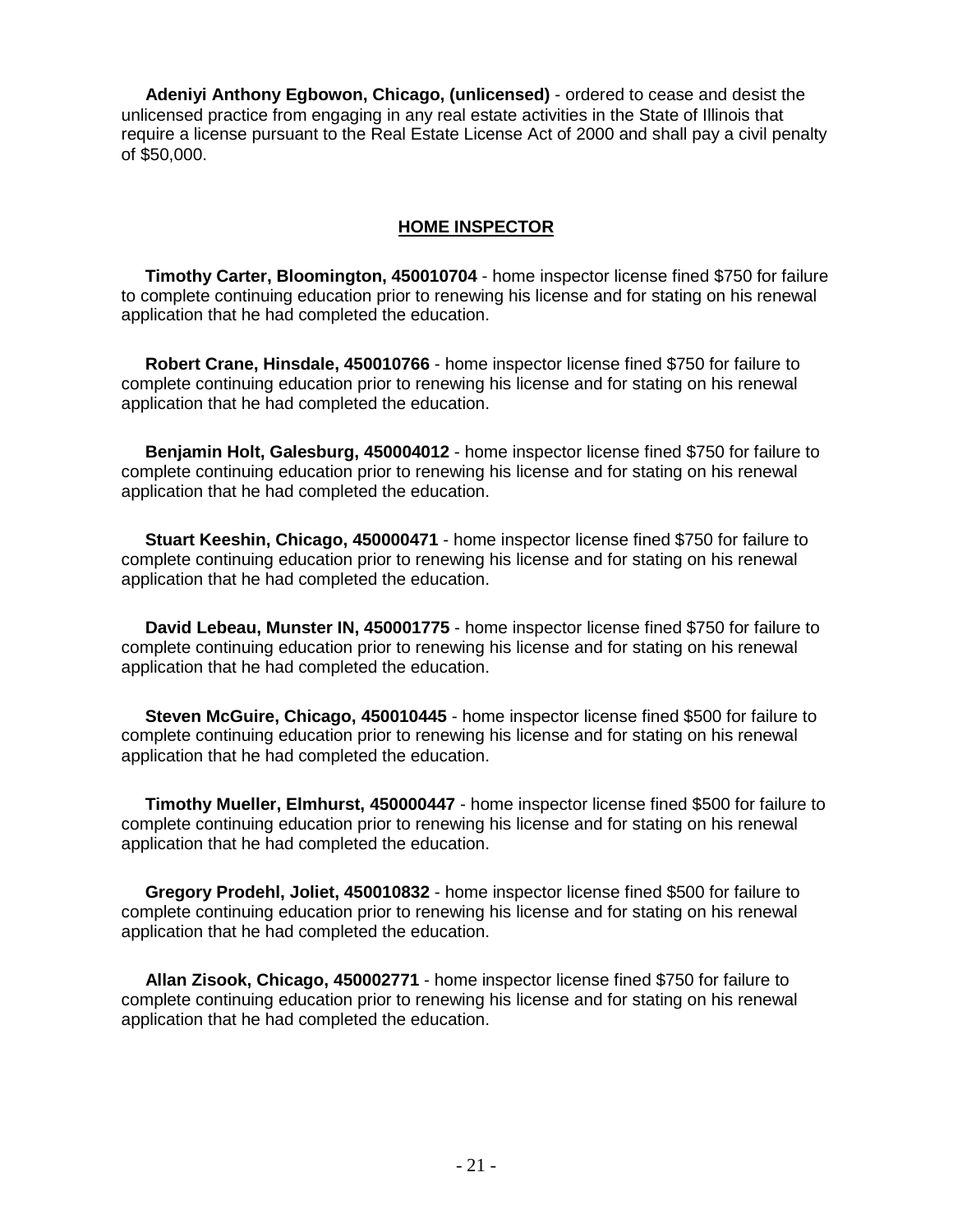#### **REAL ESTATE**

 **Mark Billingslea, Chicago, 475154798** - real estate broker license suspended for failure to file and/or pay Illinois state income taxes.

 **Timothy Blomquist, Rolling Meadows, 475144258** - real estate broker license suspended for failure to file and/or pay Illinois state income taxes.

 **Dana Clearman, Rock Island, 475095802** - real estate broker license suspended for failure to file and/or pay Illinois state income taxes.

 **Brian Colebrook, Chicago, 475155629** - real estate broker license placed in a refuse to renew status for being more than 30 days delinquent in the payment of child support.

 **Rose Marie Crowley, Chicago, 475173857** - real estate broker license suspended for failure to file and/or pay Illinois state income taxes.

 **Mike Geraghty, Chicago, 475131571** - real estate broker license surrendered for failing to complete continuing education during the pre-renewal period prior to renewing the license in 2016.

 **Terrence Givens, Chicago, 475137316** - real estate broker license revoked and fined \$20,000 for engaging in the practice of real estate while his license was inoperative, or accepting earnest money checks and failing to deposit them into an escrow account separate and apart from personal or other business accounts, and for failure to account for or remit the earnest money.

 **Jerry Goodwin, Bellwood, 475143642** - real estate broker license placed in refuse to renew status for being more than 30 days delinquent in the payment of child support.

 **Jerry Goodwin, Bellwood, 475143642** - real estate broker license suspended for being more than 30 days delinquent in the payment of child support.

 **Rashaundra Haynes, Flossmoor, 475157363** - real estate broker license suspended for failure to file and/or pay Illinois state income taxes.

 **Charles Heaver, Chicago, 475140289** - real estate broker license suspended for failure to file and/or pay Illinois state income taxes.

 **Johnson Justin, Champaign, 475169525** - real estate broker license placed in refuse to renew status for being more than 30 days delinquent in the payment of child support.

 **Scott Kotalik, Oak Park, 473012235** - real estate leasing agent license suspended for failure to file and/or pay Illinois state income taxes.

 **Milton Martinez, Chicago, 475151009** - real estate broker placed in refuse to renew status for being more than 30 days delinquent in the payment of child support.